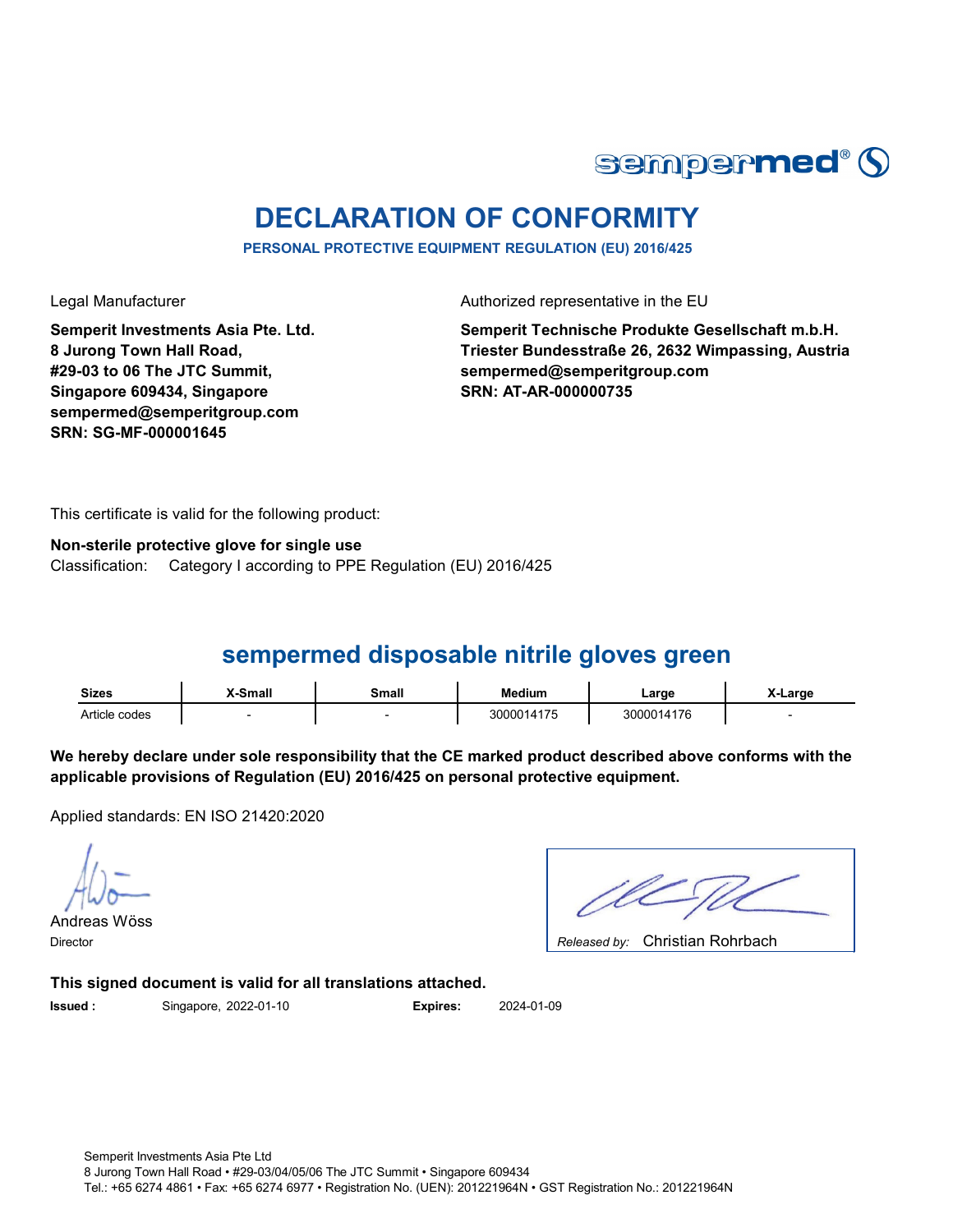

# **KONFORMITÄTSERKLÄRUNG**

VERORDNUNG (EU) 2016/425 FÜR PERSÖNLICHE SCHUTZAUSRÜSTUNG

Hersteller EU-Bevollmächtigter

**Semperit Investments Asia Pte. Ltd. 8 Jurong Town Hall Road, #29-03 to 06 The JTC Summit, Singapore 609434, Singapore sempermed@semperitgroup.com SRN: SG-MF-000001645**

**Semperit Technische Produkte Gesellschaft m.b.H. Triester Bundesstraße 26, 2632 Wimpassing, Austria sempermed@semperitgroup.com SRN: AT-AR-000000735**

Dieses Zertifikat ist gültig für die folgenden Produkte:

**Nicht-steriler Schutzhandschuh für den Einmalgebrauch** Klassifizierung: Kategorie I gemäß PSA Verordnung (EU) 2016/425

## **sempermed disposable nitrile gloves green**

| Größen         | <b>K-Small</b> | Small | <b>Medium</b> | Large      | _arge |
|----------------|----------------|-------|---------------|------------|-------|
| Artikelnummern |                |       | 3000014175    | 3000014176 |       |

**Wir bestätigen hiermit unter alleiniger Verantwortung, dass die oben genannten CE gekennzeichneten Produkte mit den maßgeblichen Bestimmungen der Verordnung (EU) 2016/425 für Persönliche Schutzausrüstung übereinstimmen.**

Angewandte Normen: EN ISO 21420:2020

**Ausgestellt am:** Singapore, **Gültig bis:** 2022-01-10 2024-01-09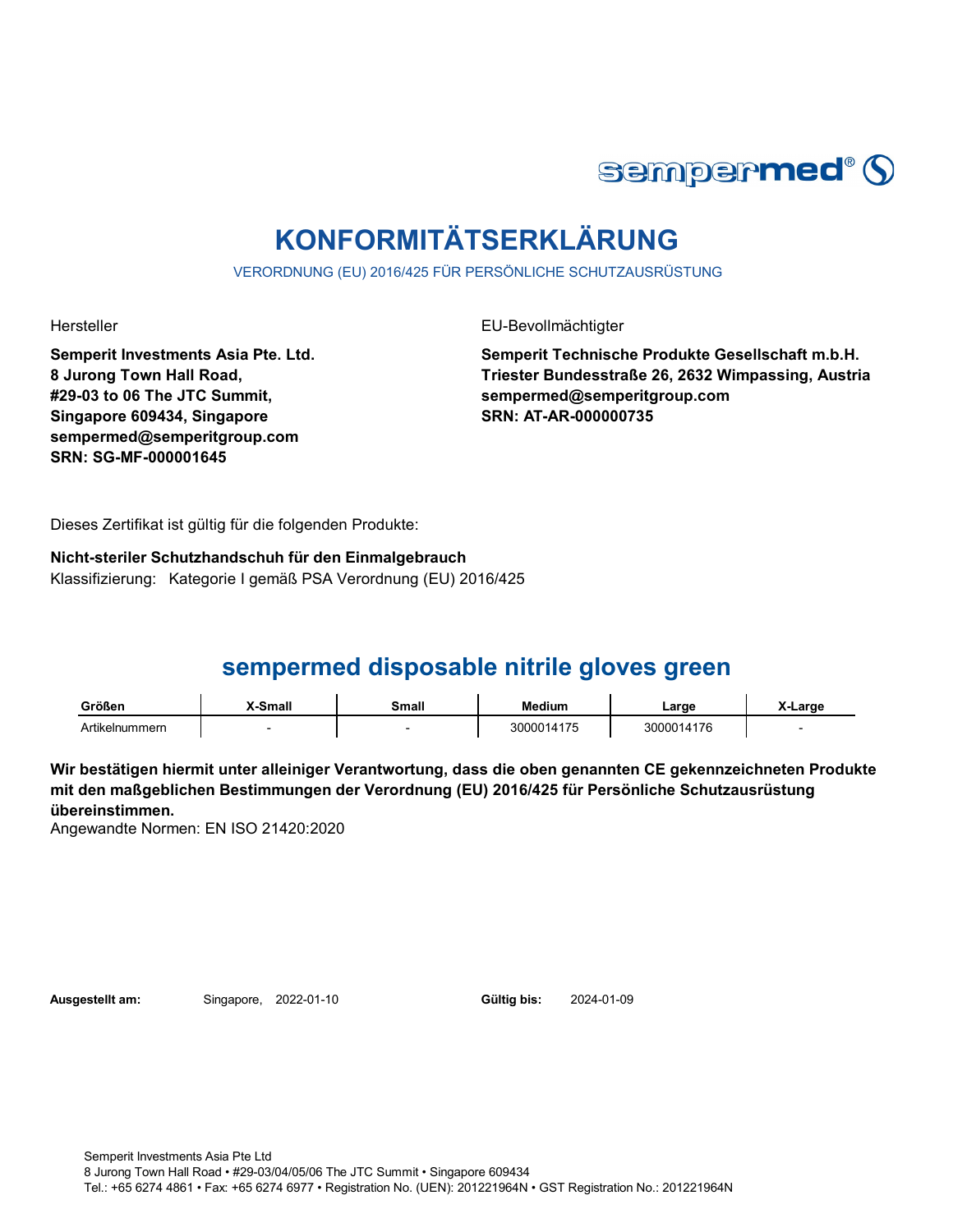

# **DÉCLARATION DE CONFORMITÉ**

RÈGLEMENT (UE) 2016/425 POUR L'ÉQUIPEMENT DE PROTECTION INDIVIDUELLE

Fabricant **Exercise Exercise Exercise Exercise** Représentant UE

**Semperit Investments Asia Pte. Ltd. 8 Jurong Town Hall Road, #29-03 to 06 The JTC Summit, Singapore 609434, Singapore sempermed@semperitgroup.com SRN: SG-MF-000001645**

**Semperit Technische Produkte Gesellschaft m.b.H. Triester Bundesstraße 26, 2632 Wimpassing, Austria sempermed@semperitgroup.com SRN: AT-AR-000000735**

Ce certificat est valable pour les produits suivants :

**Gant de protection non-stérile à usage unique** Classification : Catégorie I selon la règlement EPI (UE) 2016/425

## **sempermed disposable nitrile gloves green**

| Tailles           | Small | Small | <b>Medium</b> | ∟arge      | X-Large |
|-------------------|-------|-------|---------------|------------|---------|
| Numéros d'article |       |       | .100014177    | 3000014176 |         |

**Par la présente, nous déclarons sous notre propre responsabilité que les produits portant le symbole CE mentionnés ci-dessus sont conformes aux dispositions essentielles de la règlement (UE) 2016/425 concernant l'équipement de protection individuelle.**

Normes appliquées : EN ISO 21420:2020

**Délivré le :** Singapore, 2022-01-10

Valable jusqu'au : 2024-01-09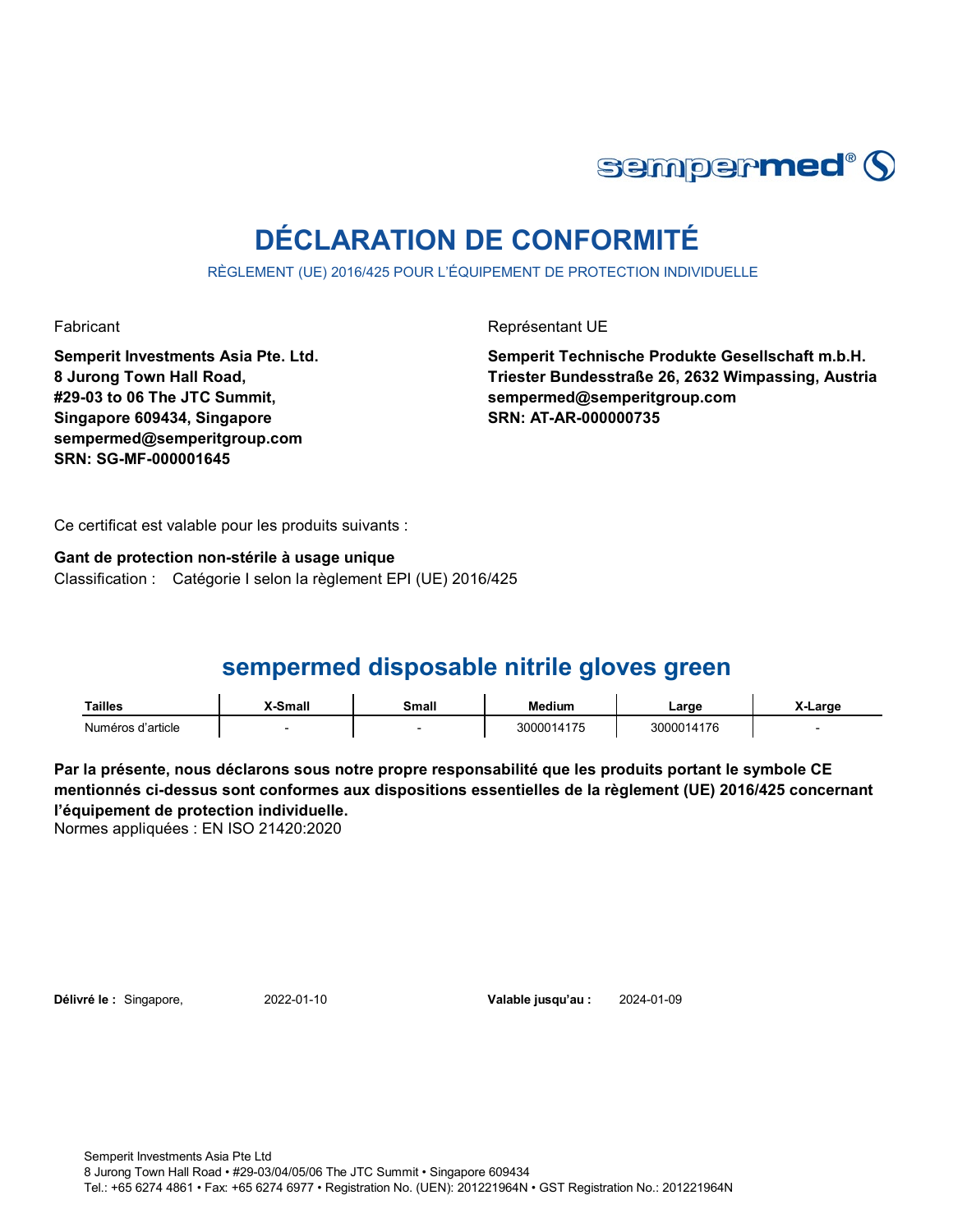

# **DICHIARAZIONE DI CONFORMITÀ**

REGOLAMENTO (UE) 2016/425 DELL'APPARECCHIATURA DI PROTEZIONE INDIVIDUALE

Produttore **Rappresentante autorizzato nell'UE** 

**Semperit Investments Asia Pte. Ltd. 8 Jurong Town Hall Road, #29-03 to 06 The JTC Summit, Singapore 609434, Singapore sempermed@semperitgroup.com SRN: SG-MF-000001645**

**Semperit Technische Produkte Gesellschaft m.b.H. Triester Bundesstraße 26, 2632 Wimpassing, Austria sempermed@semperitgroup.com SRN: AT-AR-000000735**

Questo certificato è valido per il seguente prodotto:

**Guanto protettivo non sterile monouso**

Clasificazione: Categoria I secondo il regolamento (UE) 2016/425 del PPE

## **sempermed disposable nitrile gloves green**

| Misure          | X-Small | Small | <b>Medium</b> | Large           | _arɑe |
|-----------------|---------|-------|---------------|-----------------|-------|
| Codici articolo |         |       | 3000014175    | <b>00014176</b> |       |

**Con la presente, dichiariamo sotto la nostra esclusiva responsabilità che il prodotto con marchio CE sopra descritto è conforme alle disposizioni applicabili del Regolamento (UE) 2016/425 sui dispositivi di protezione individuale.**

Norme applicate: EN ISO 21420:2020

Rilasciato: Singapore, 2022-01-10 **Scade:** 

2024-01-09

Semperit Investments Asia Pte Ltd 8 Jurong Town Hall Road • #29-03/04/05/06 The JTC Summit • Singapore 609434 Tel.: +65 6274 4861 • Fax: +65 6274 6977 • Registration No. (UEN): 201221964N • GST Registration No.: 201221964N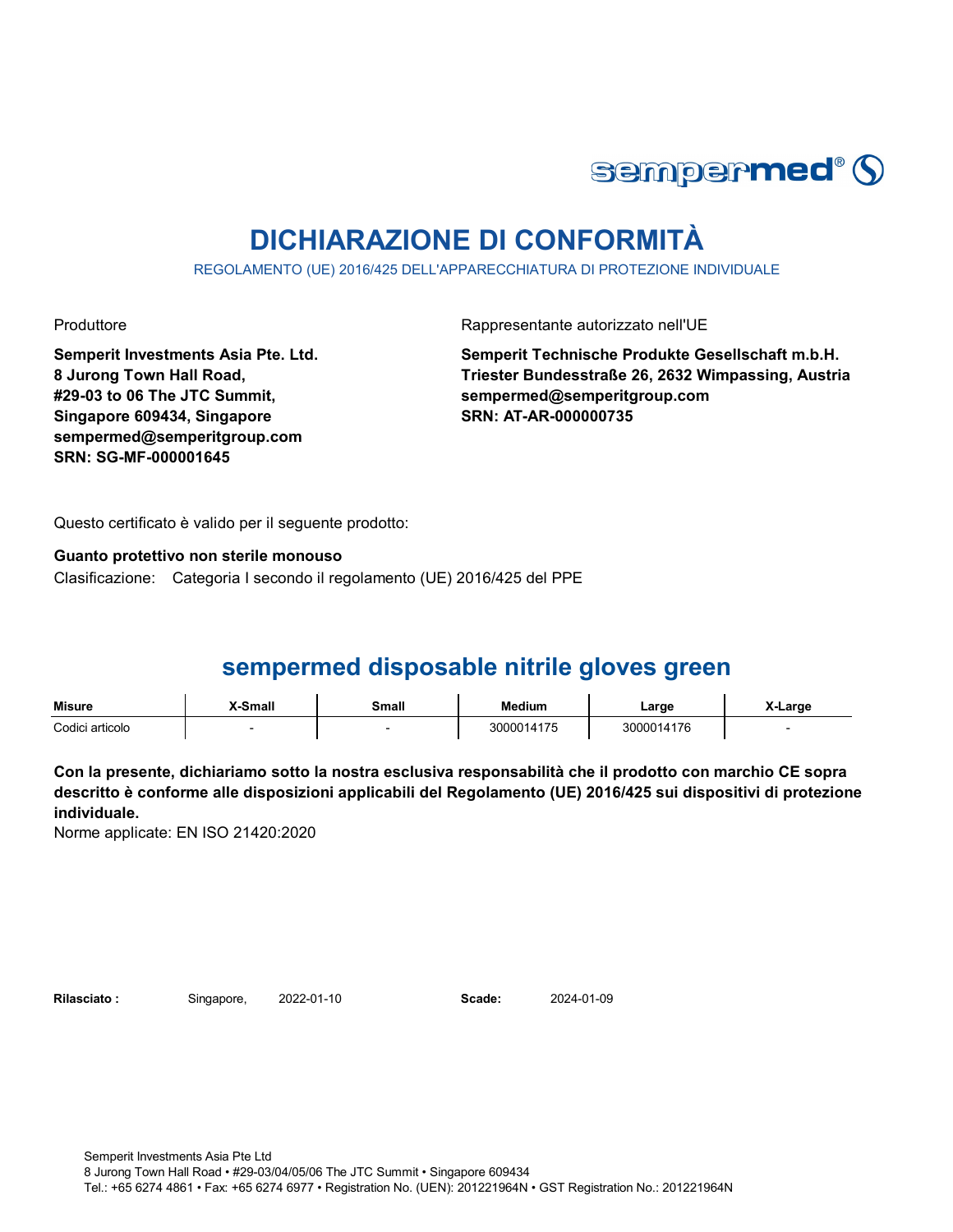

# **CONFORMITEITSVERKLARING**

VERORDENING (EU) 2016/425 BETREFFENDE PERSOONLIJKE BESCHERMENDE UITRUSTING

Fabrikant Gemachtigde EU

**Semperit Investments Asia Pte. Ltd. 8 Jurong Town Hall Road, #29-03 to 06 The JTC Summit, Singapore 609434, Singapore sempermed@semperitgroup.com SRN: SG-MF-000001645**

**Semperit Technische Produkte Gesellschaft m.b.H. Triester Bundesstraße 26, 2632 Wimpassing, Austria sempermed@semperitgroup.com SRN: AT-AR-000000735**

Dit certificaat is geldig voor de volgende producten:

**Niet-steriele beschermende handschoen voor eenmalig gebruik** Classificatie: Categorie I volgens PBM-verordening (EU) 2016/425

## **sempermed disposable nitrile gloves green**

| Maten                          | <sup>v</sup> -Small | <b>Small</b> | Medium                               | ∟arge                 | <b>Large</b> |
|--------------------------------|---------------------|--------------|--------------------------------------|-----------------------|--------------|
| Artikeln <sup>,</sup><br>mmers |                     |              | $1 - r$<br>300001<br>,,<br>$\cdot$ . | 4176<br>300001<br>.11 |              |

**Hierbij verklaren wij onder uitsluitende verantwoordelijkheid, dat de bovengenoemde CE-gemarkeerde producten voldoen aan de relevante bepalingen van de Verordening (EU) 2016/425 betreffende persoonlijke beschermingsmiddelen.**

Toegepaste normen: EN ISO 21420:2020

**Uitgegeven op:** Singapore, 2022-01-10

Geldia tot: 2024-01-09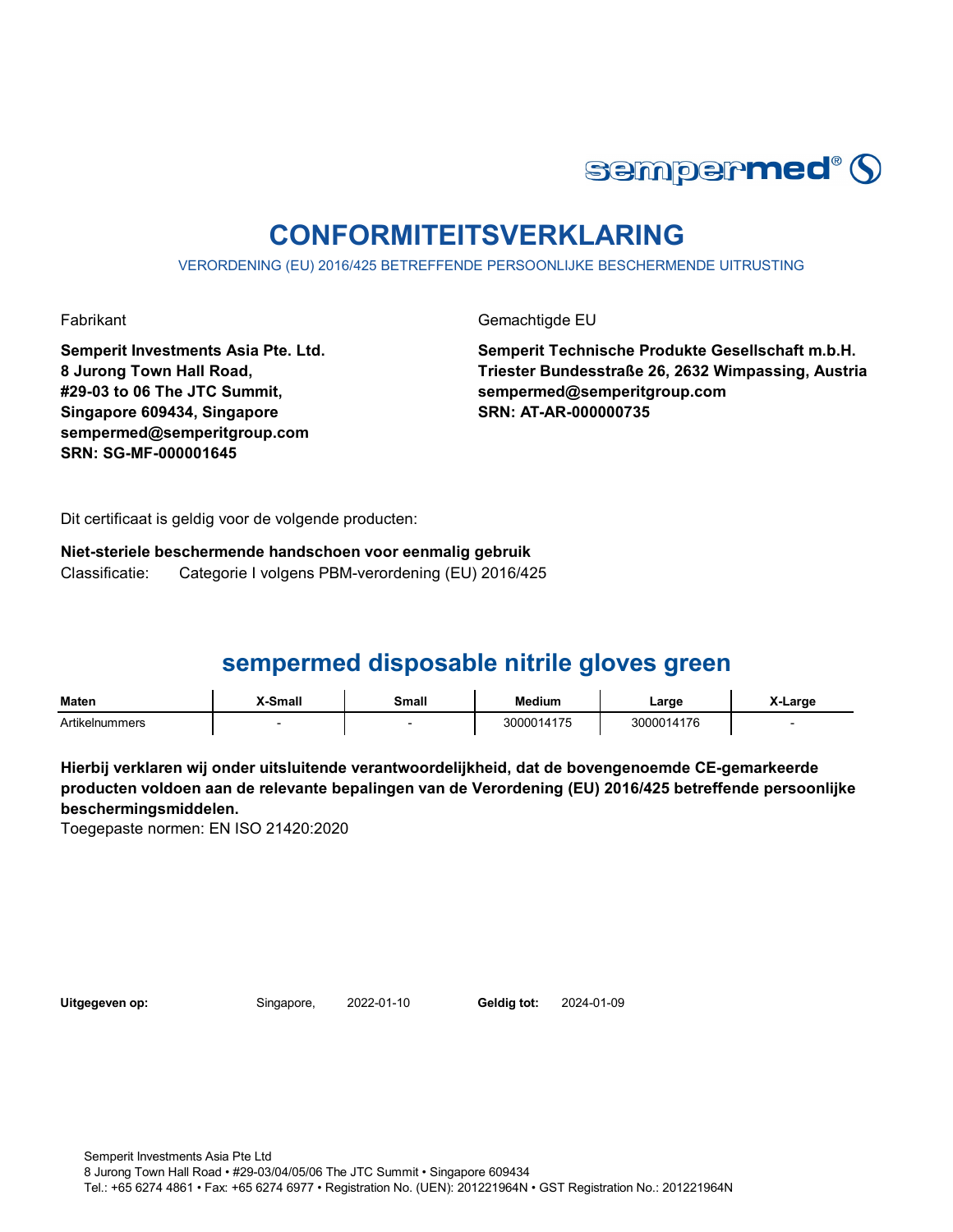

# **DECLARACIÓN DE CONFORMIDAD**

REGLAMENTO (UE) 2016/425 PARA EQUIPAMIENTOS PERSONALES

Fabricante Representante de la UE

**Semperit Investments Asia Pte. Ltd. 8 Jurong Town Hall Road, #29-03 to 06 The JTC Summit, Singapore 609434, Singapore sempermed@semperitgroup.com SRN: SG-MF-000001645**

**Semperit Technische Produkte Gesellschaft m.b.H. Triester Bundesstraße 26, 2632 Wimpassing, Austria sempermed@semperitgroup.com SRN: AT-AR-000000735**

El presente certificado es válido para los siguientes productos:

**Guante de protección no estéril para un solo uso**

Clasificación: Categoría I según el Reglamento EPI (UE) 2016/425

## **sempermed disposable nitrile gloves green**

| Tamaños            | (-Small | Small | Medium     | ∟arge      | X-Large |
|--------------------|---------|-------|------------|------------|---------|
| Número de artículo |         |       | 3000014175 | 3000014176 |         |

**Por la presente confirmamos, bajo nuestra exclusiva responsabilidad, que los productos con la marca CE antes mencionados cumplen con las disposiciones aplicables del Reglamento (UE) 2016/425 sobre equipos de protección personal.**

Normas aplicadas: EN ISO 21420:2020

**Expedido el:** Singapore, **Válido hasta:** 2022-01-10 2024-01-09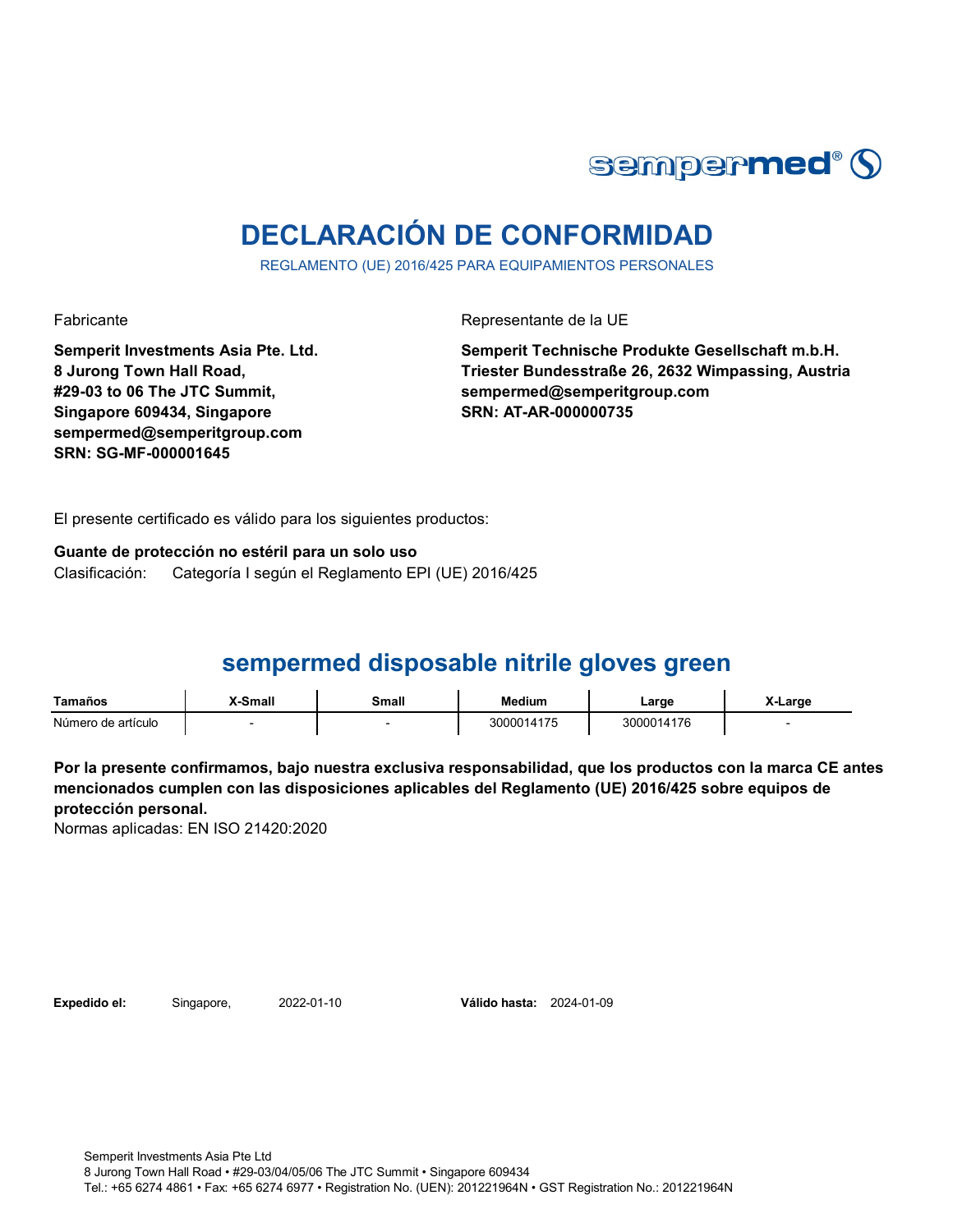

# **DECLARAÇÃO DE CONFORMIDADE**

REGULAMENTO (UE) 2016/425 SOBRE EQUIPAMENTO DE PROTEÇÃO INDIVIDUAL

Fabricante da UE

**Semperit Investments Asia Pte. Ltd. 8 Jurong Town Hall Road, #29-03 to 06 The JTC Summit, Singapore 609434, Singapore sempermed@semperitgroup.com SRN: SG-MF-000001645**

**Semperit Technische Produkte Gesellschaft m.b.H. Triester Bundesstraße 26, 2632 Wimpassing, Austria sempermed@semperitgroup.com SRN: AT-AR-000000735**

Este certificado é válido para os seguintes produtos:

**Luva de proteção não estéril para uso único**

Classificação: Categoria I de acordo com o regulamento EPI (UE) 2016/425

## **sempermed disposable nitrile gloves green**

| Tamanhos          | <b>X-Small</b> | Small | <b>Medium</b> | ∟arɑe      | X-Large |
|-------------------|----------------|-------|---------------|------------|---------|
| Números de artigo |                |       | 3000014175    | 3000014176 |         |

**Declaramos desta forma, sob a nossa exclusiva responsabilidade, que os produtos com a marca CE acima mencionados cumprem as disposições relevantes do regulamento (UE) 2016/425 para Equipamentos de Proteção Individual.**

Normas aplicadas: EN ISO 21420:2020

**Emitido em:** Singapore, 2022-01-10

Válido até: 2024-01-09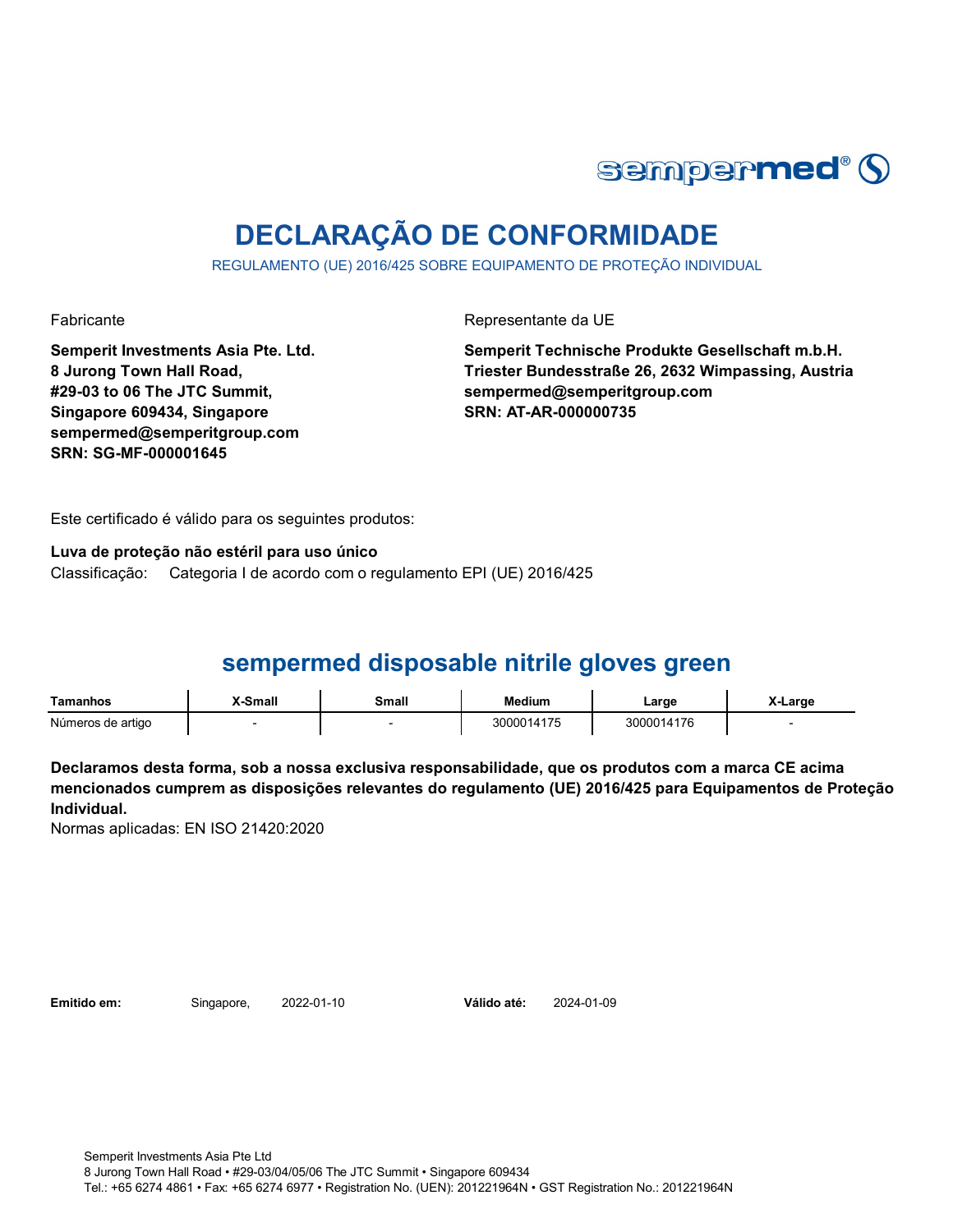

# **DEKLARATON OM ÖVERENSSTÄMMELSE**

FÖRORDNING (EU) 2016/425 FÖR PERSONLIG SKYDDSUTRUSTNING

Tillverkare Behörig representant hos EU

**Semperit Investments Asia Pte. Ltd. 8 Jurong Town Hall Road, #29-03 to 06 The JTC Summit, Singapore 609434, Singapore sempermed@semperitgroup.com SRN: SG-MF-000001645**

**Semperit Technische Produkte Gesellschaft m.b.H. Triester Bundesstraße 26, 2632 Wimpassing, Austria sempermed@semperitgroup.com SRN: AT-AR-000000735**

Detta certifikat gäller följande produkt:

**Icke-steril skyddshandske för engångsanvändning**  Klassificering: Kategori I enligt EU-förordning för personlig skyddsutrustning (PPE) 2016/425

# **sempermed disposable nitrile gloves green**

| <b>Storlekar</b> | .-Small | Small<br>_____ | edium      | ∟arge     | ∟arge |
|------------------|---------|----------------|------------|-----------|-------|
| Artikelkoder     |         |                | 3000014175 | 000014176 |       |

**Vi förklarar härmed under eget exklusivt ansvar att ovan beskrivna, CE-markerade produkt stämmer överens med tillämpliga bestämmelser i EU-förordningen 2016/425 för personlig skyddsutrustning.**

Tillämpade standarder: EN ISO 21420:2020

**Daterad :** Singapore, 2022-01-10 **Giltig till:** 

2022-01-10 2024-01-09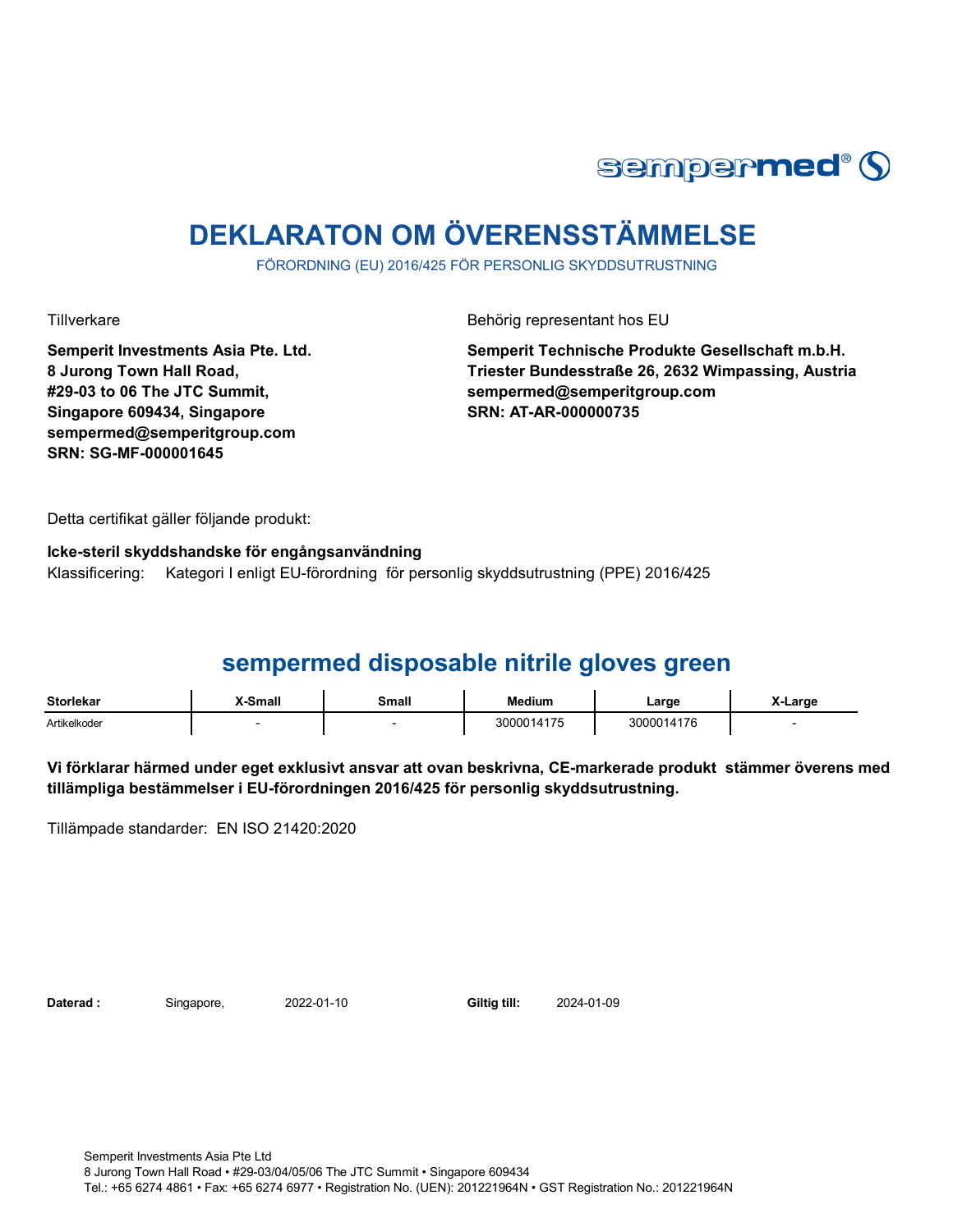

# **KONFORMITETSERKLÆRING**

FORORDNING (EU) 2016/425 FOR PERSONLIGE VÆRNEMIDLER

Producent EU-befuldmægtigede

**Semperit Investments Asia Pte. Ltd. 8 Jurong Town Hall Road, #29-03 to 06 The JTC Summit, Singapore 609434, Singapore sempermed@semperitgroup.com SRN: SG-MF-000001645**

**Semperit Technische Produkte Gesellschaft m.b.H. Triester Bundesstraße 26, 2632 Wimpassing, Austria sempermed@semperitgroup.com SRN: AT-AR-000000735**

Dette certifikat er gyldigt for følgende produkter:

**Ikke-steril beskyttelseshandske til engangsbrug** Klassificering: Kategori I jævnfør PVM-lovgivningen (EU) 2016/425

## **sempermed disposable nitrile gloves green**

| <b>Størrelser</b> | X-Small | Small | <b>Medium</b> | ∟arge      | X-Large |
|-------------------|---------|-------|---------------|------------|---------|
| Artikelnumre      |         |       | 3000014175    | 3000014176 |         |

**Vi bekræfter hermed under fuldt ansvar, at de ovenfor nævnte CE-mærkede produkter stemmer overens med med de afgørende bestemmelser i forordningen (EU) 2016/425 for personlige værnemidler.** 

Anvendte standarder: EN ISO 21420:2020

**Udstedt den:** Singapore, **Gyldig til:**

2024-01-09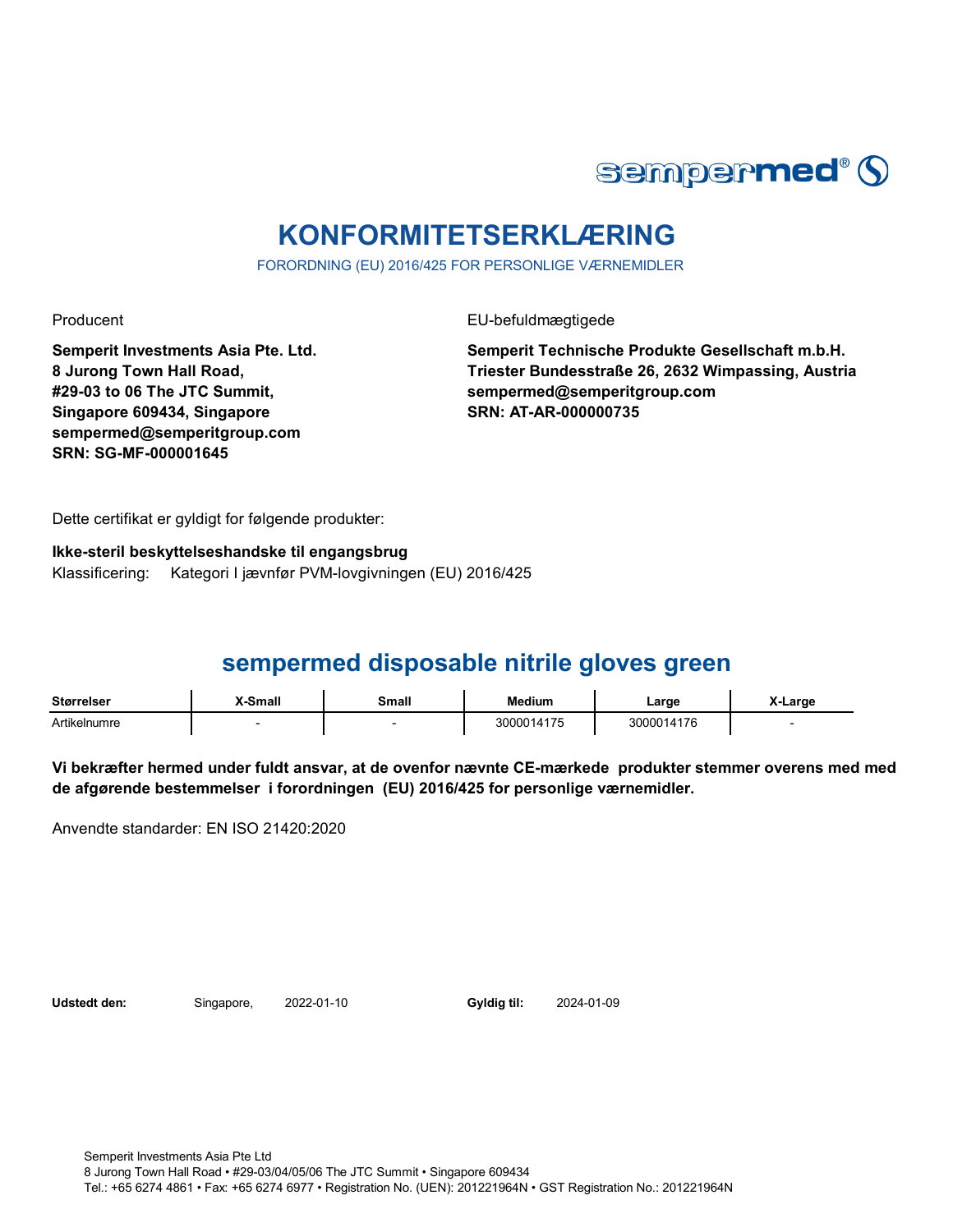

# **KONFORMITETSERKLÆRING**

FORORDNING (EU) 2016/425 OM PERSONLIG VERNEUTSTYR

**Semperit Investments Asia Pte. Ltd. 8 Jurong Town Hall Road, #29-03 to 06 The JTC Summit, Singapore 609434, Singapore sempermed@semperitgroup.com SRN: SG-MF-000001645**

Produsent Autorisert representant i EU

**Semperit Technische Produkte Gesellschaft m.b.H. Triester Bundesstraße 26, 2632 Wimpassing, Austria sempermed@semperitgroup.com SRN: AT-AR-000000735**

Dette sertifikatet er gyldig for følgende produkter:

### **Ikke-steril beskyttelseshanske for engangsbruk** Klassifisering: Kategori I i henhold til PVU-forordningen (EU) nr. 2016/425

# **sempermed disposable nitrile gloves green**

| <b>Størrelser</b> | X-Small | Small | <b>Medium</b> | Large      | X-Large |
|-------------------|---------|-------|---------------|------------|---------|
| Artikkelnumre     |         |       | 3000014175    | 3000014176 |         |

**Vi erklærer herved under eneansvar at det CE-merkede produktet som er nevnt ovenfor oppfyller de relevante bestemmelsene i Forordning (EU) nr. 2016/425 om personlig verneutstyr.** Relevante standarder: EN ISO 21420:2020

Utstedt den: Singapore, 2022-01-10 Gyldig til:

2024-01-09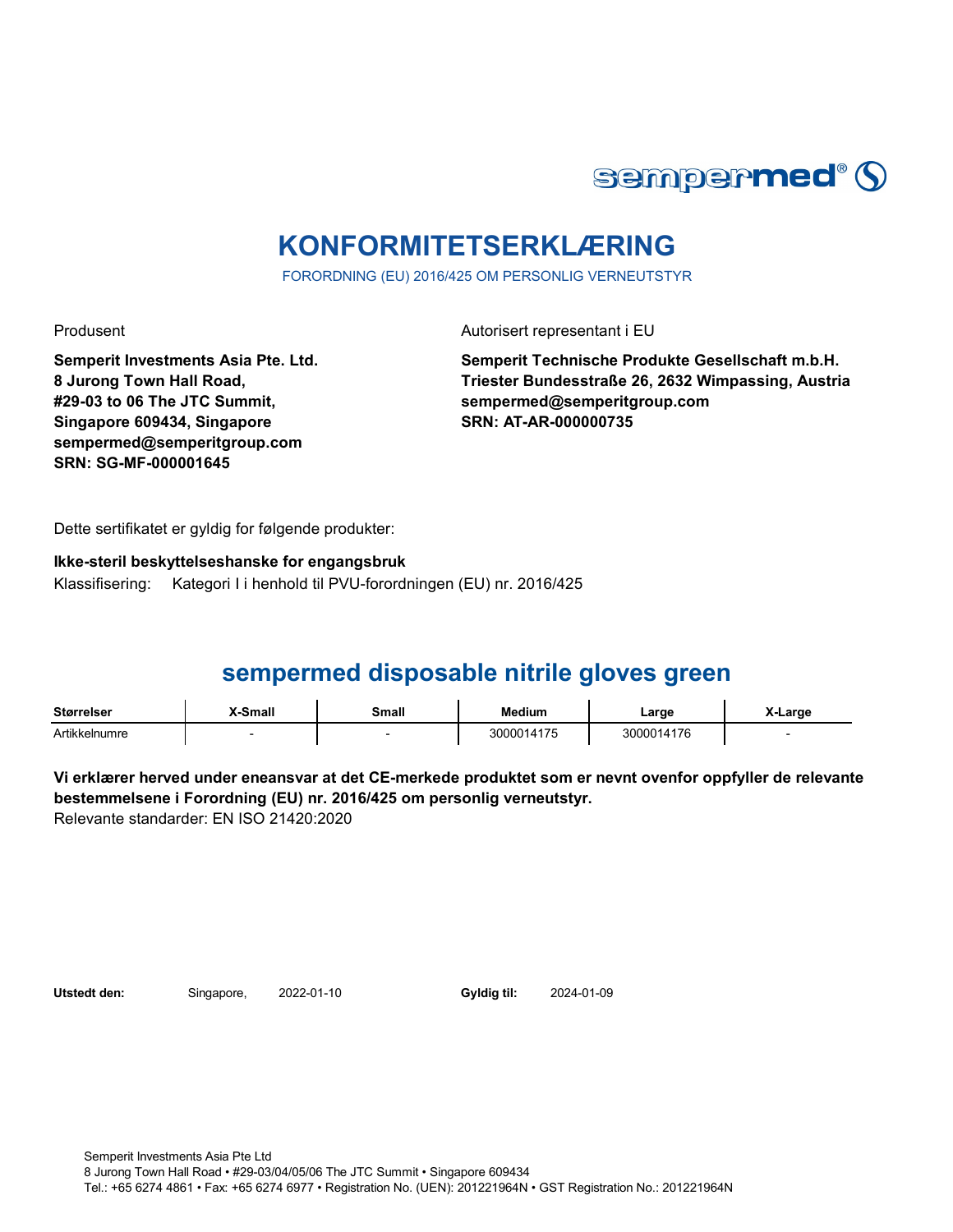

# **VAATIMUSTENMUKAISUUSVAKUUTUS**

HENKILÖNSUOJAIMISTA ANNETTU ASETUS (EU) 2016/425

**Semperit Investments Asia Pte. Ltd. 8 Jurong Town Hall Road, #29-03 to 06 The JTC Summit, Singapore 609434, Singapore sempermed@semperitgroup.com SRN: SG-MF-000001645**

Valmistaja EU:n valtuutettu edustaja

**Semperit Technische Produkte Gesellschaft m.b.H. Triester Bundesstraße 26, 2632 Wimpassing, Austria sempermed@semperitgroup.com SRN: AT-AR-000000735**

Tämä sertifikaatti koskee seuraavia tuotteita:

**Kertakäyttöinen ei-steriili suojakäsine**

Luokitus: Luokka I henkilönsuojaimista annetun asetuksen (EU) 2016/425 mukaisesti

## **sempermed disposable nitrile gloves green**

| Koot         | <b>Y-Small</b> | Small | Medium     | ∟arge      | X-Large |
|--------------|----------------|-------|------------|------------|---------|
| Tuotenumerot |                |       | 3000014175 | 3000014176 |         |

**Täten vahvistamme yksinomaisella vastuullamme, että CE-merkityt tuotteet vastaavat henkilönsuojaimista annetun asetuksen (EU) 2016/425 mukaisia perustavanlaatuisia vaatimuksia.** Sovelletut standardit: EN ISO 21420:2020

**Laadittu :** Singapore, **Voimassa (asti):** 2022-01-10 2024-01-09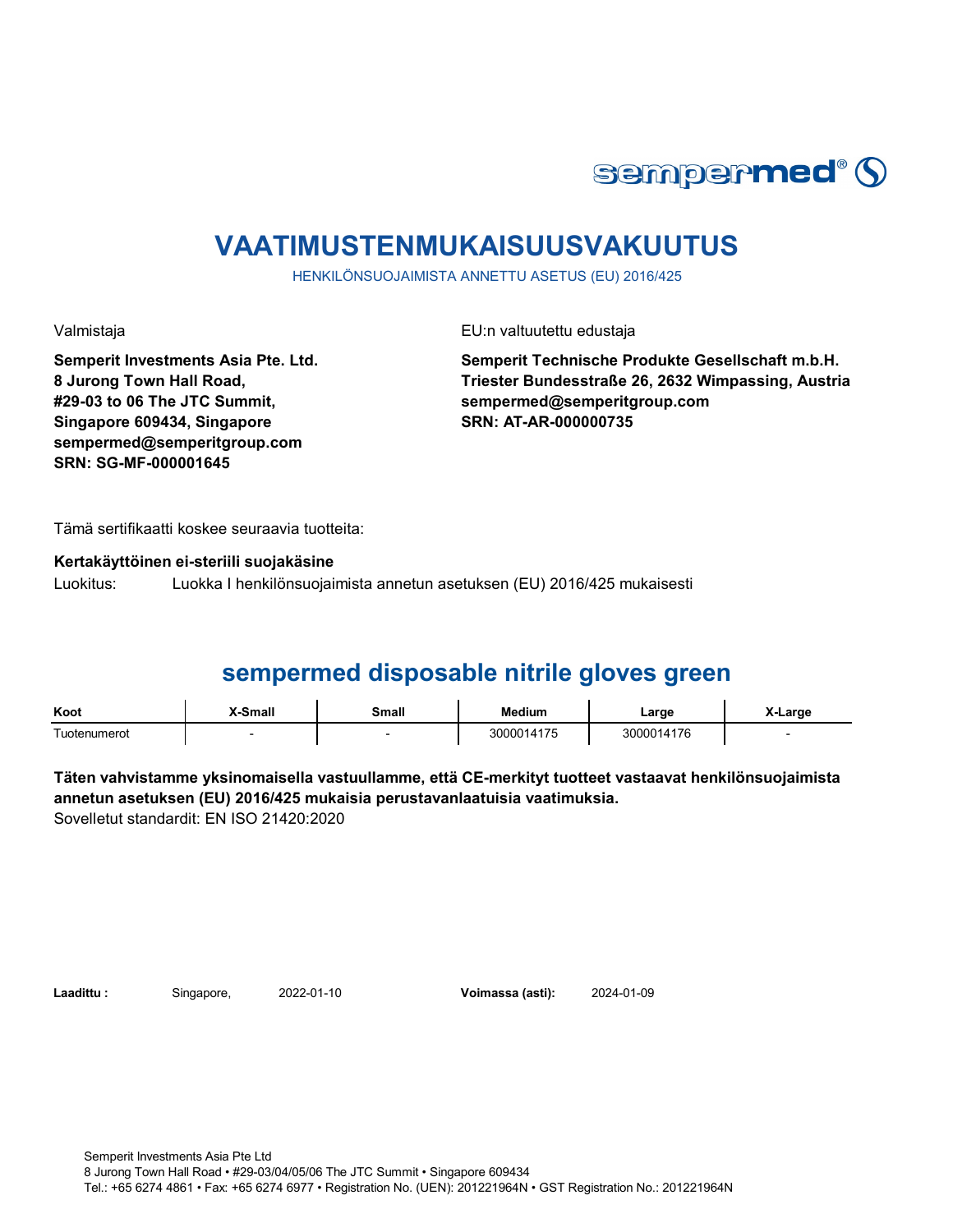

# **ATITIKTIES DEKLARACIJA**

REGLAMENTAS (ES) 2016/425 DĖL ASMENINIŲ APSAUGOS PRIEMONIŲ

Gamintojas ES įgaliotas asmuo

**Semperit Investments Asia Pte. Ltd. 8 Jurong Town Hall Road, #29-03 to 06 The JTC Summit, Singapore 609434, Singapore sempermed@semperitgroup.com SRN: SG-MF-000001645**

**Semperit Technische Produkte Gesellschaft m.b.H. Triester Bundesstraße 26, 2632 Wimpassing, Austria sempermed@semperitgroup.com SRN: AT-AR-000000735**

Šis sertifikatas galioja toliau nurodytiems produktams:

**Nesterilios vienkartinio naudojimo apsauginės pirštinės** Klasifikacija: I kategorija pagal reglamentą (ES) 2016/425 dėl asmeninių apsaugos priemonių

# **sempermed disposable nitrile gloves green**

| Dvdžiai         | <b>K-Small</b><br>____ | Small | <b>Medium</b> | ∟arge    | Large |
|-----------------|------------------------|-------|---------------|----------|-------|
| Prekiu numeriai |                        |       | 3000014175    | 00014176 |       |

**Prisiimdami visą atsakomybę, šiuo dokumentu patvirtiname, kad anksčiau paminėti CE paženklinti produktai atitinka svarbiausius reglamentą dėl asmeninių apsaugos priemonių (ES) 2016/425 reikalavimus.**

Taikomi standartai: EN ISO 21420:2020

**Išduota :** Singapore, **Galioja iki:**

2022-01-10 2024-01-09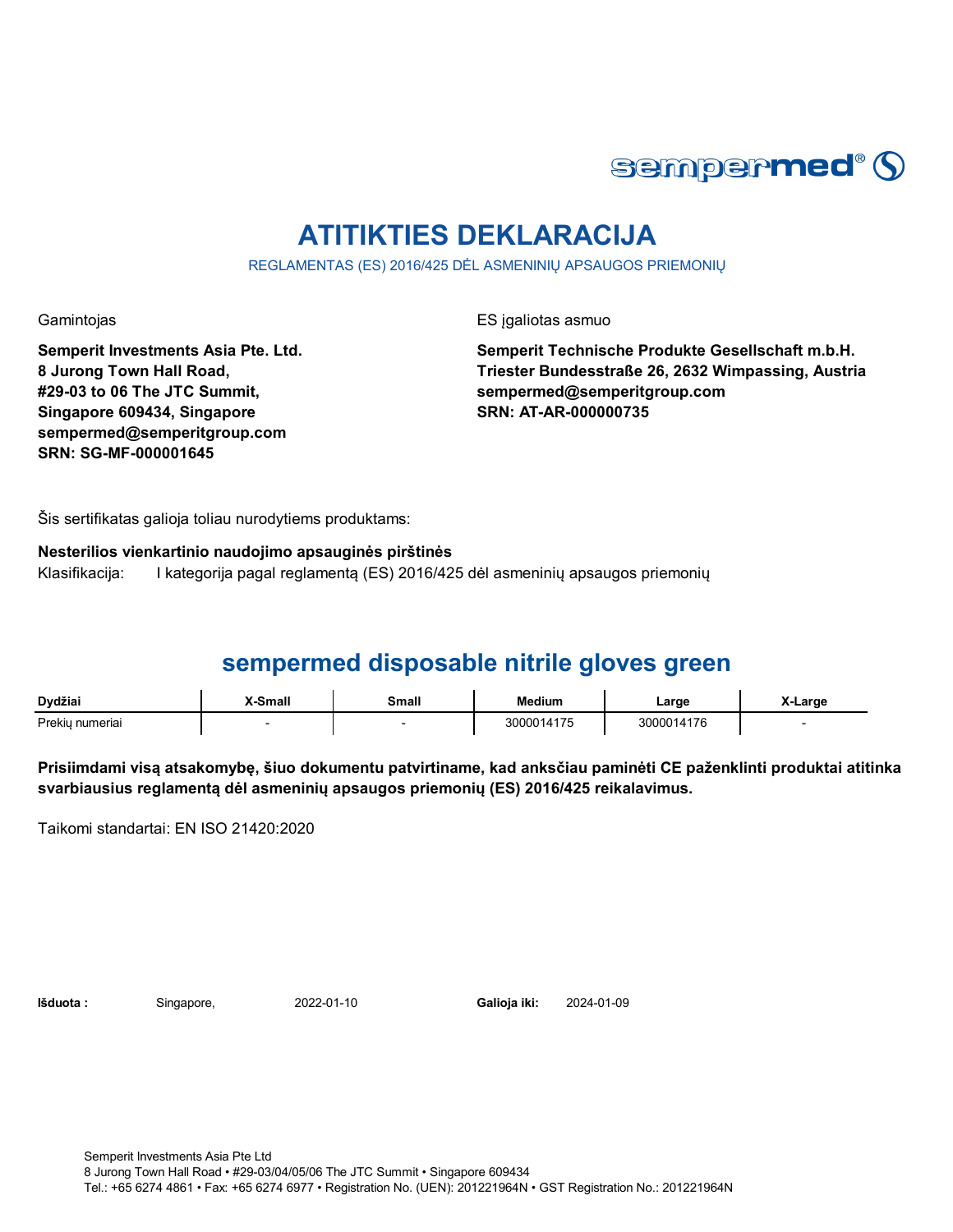

# **ATBILSTĪBAS DEKLARĀCIJA**

REGULA (ES) 2016/425 PAR INDIVIDUĀLAJIEM AIZSARDZĪBAS LĪDZEKĻIEM

**Semperit Investments Asia Pte. Ltd. 8 Jurong Town Hall Road, #29-03 to 06 The JTC Summit, Singapore 609434, Singapore sempermed@semperitgroup.com SRN: SG-MF-000001645**

Likumīgais ražotājs Pilnvarotais pārstāvis ES

**Semperit Technische Produkte Gesellschaft m.b.H. Triester Bundesstraße 26, 2632 Wimpassing, Austria sempermed@semperitgroup.com SRN: AT-AR-000000735**

Šis sertifikāts ir derīgs šādam produktam:

**Nesterili aizsargcimdi vienreizējai lietošanai** Klasifikācija: I kategorija saskaņā ar IAL Regulu (ES) 2016/425

## **sempermed disposable nitrile gloves green**

| Izmēri          | X-Small | Small | <b>Medium</b> | Large      | X-Large |
|-----------------|---------|-------|---------------|------------|---------|
| Artikula numurs |         |       | 3000014175    | 3000014176 |         |

**Ar šo mēs apliecinām, ka iepriekš aprakstītais produkts ar CE marķējumu atbilst Regulas (ES) 2016/425 par individuālajiem aizsardzības līdzekļiem piemērojamajiem noteikumiem.** Piemērotie standarti: EN ISO 21420:2020

**Izdots :** Singapore, 2022-01-10 **Derīgs līdz:** 2024-01-09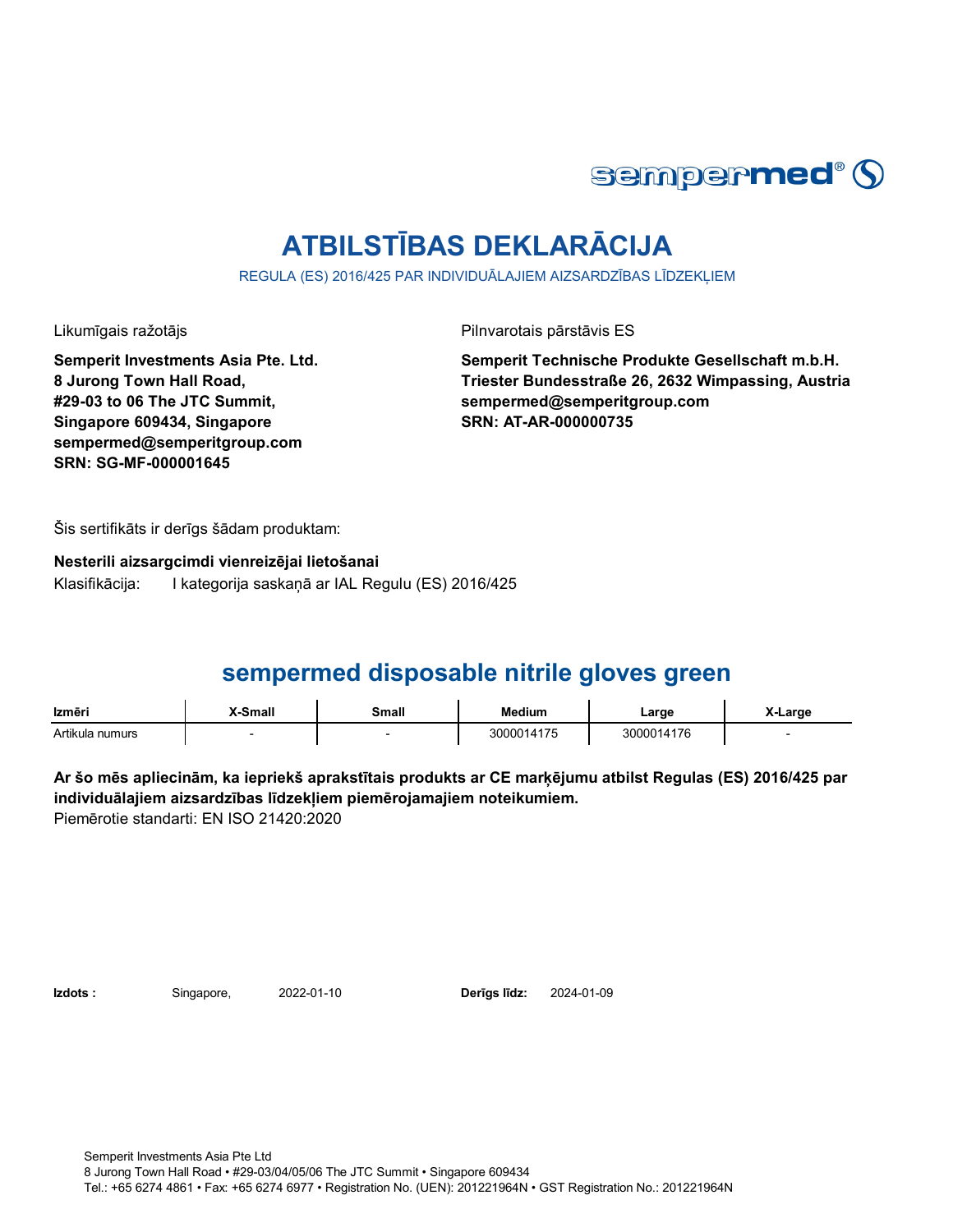

# **VASTAVUSDEKLARATSIOON**

ISIKUKAITSEVAHENDITE MÄÄRUS (EL) 2016/425

**Semperit Investments Asia Pte. Ltd. 8 Jurong Town Hall Road, #29-03 to 06 The JTC Summit, Singapore 609434, Singapore sempermed@semperitgroup.com SRN: SG-MF-000001645**

Tootja Volitatud esindaja EL-is

**Semperit Technische Produkte Gesellschaft m.b.H. Triester Bundesstraße 26, 2632 Wimpassing, Austria sempermed@semperitgroup.com SRN: AT-AR-000000735**

See sertifikaat kehtib järgmistele toodetele:

### **Mittesteriilne kaitsekinnas ühekordseks kasutuseks** Klassifikatsioon: I kategooria kooskõlas isikukaitsevahendite määrusega (EL) 2016/425

# **sempermed disposable nitrile gloves green**

| Suurused     | Smalı | `malı | Medium                          | ∟arge                | .arge |
|--------------|-------|-------|---------------------------------|----------------------|-------|
| .            |       |       |                                 | $\sim$               |       |
| ⊺ootenumbrid |       |       | <b>475</b><br>חחחר<br>ں ا<br>__ | 176<br>14.<br>$\sim$ |       |

### **Kinnitame oma ainuvastutusel, et eespool nimetatud CE-märgistusega tooted on kooskõlas isikukaitsevahendite määruse (EL) 2016/425 põhisätetega.**

Kohaldatud normid: EN ISO 21420:2020

**Välja andmise aeg :** Singapore, 2022-01-10

**Kehtivusaeg: 2024-01-09**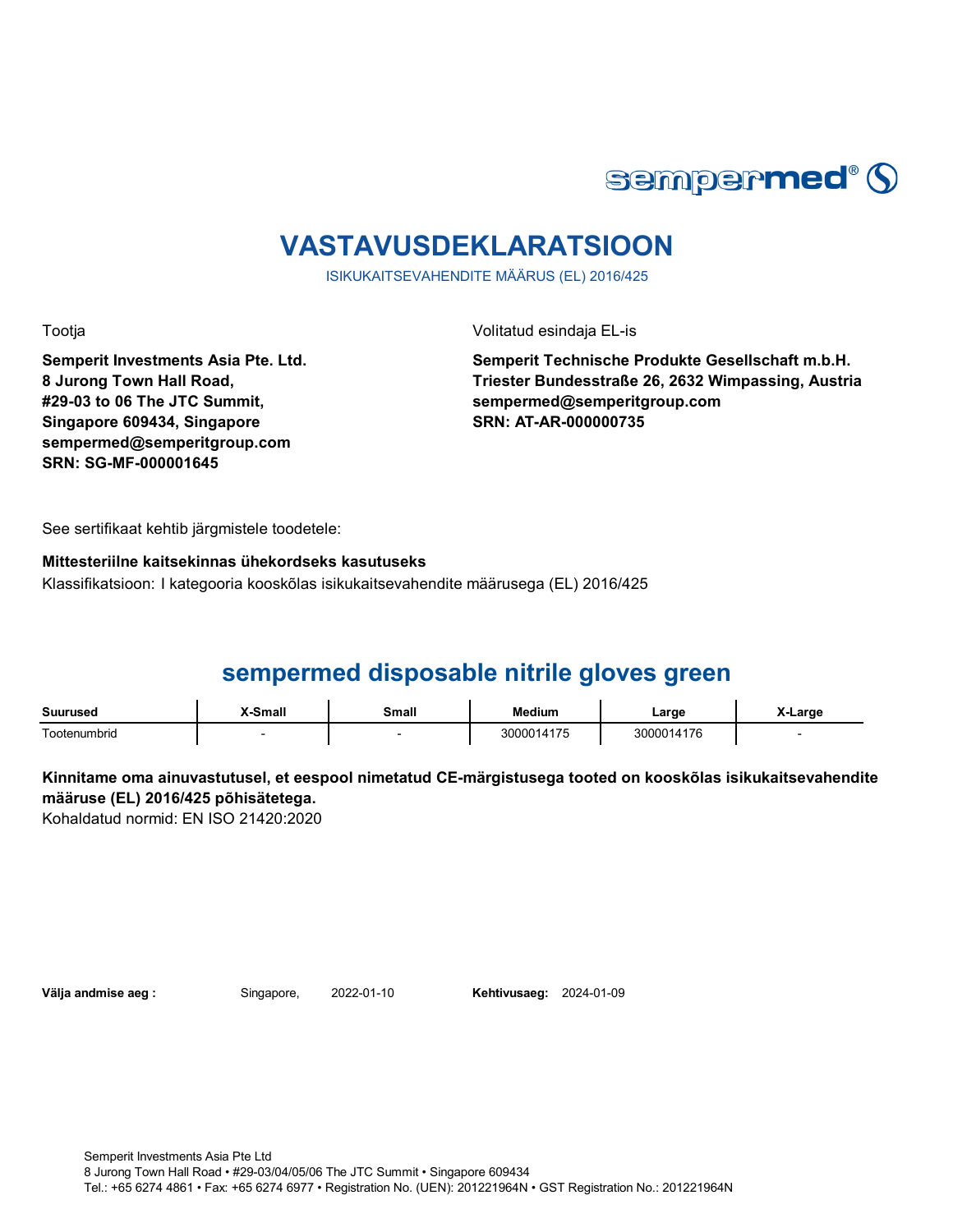

# **PROHLÁŠENÍ O SHODĚ**

NAŘÍZENÍ (EU) 2016/425 PRO OSOBNÍ OCHRANNÉ PROSTŘEDKY

**Semperit Investments Asia Pte. Ltd. 8 Jurong Town Hall Road, #29-03 to 06 The JTC Summit, Singapore 609434, Singapore sempermed@semperitgroup.com SRN: SG-MF-000001645**

Výrobce EU zplnomocněný zástupce

**Semperit Technische Produkte Gesellschaft m.b.H. Triester Bundesstraße 26, 2632 Wimpassing, Austria sempermed@semperitgroup.com SRN: AT-AR-000000735**

Tento certifikát je platný pro následující produkty:

**Nesterilní ochranná rukavice pro jednorázové použití** Klasifikace Kategorie I podle nařízení o OOP (EU) 2016/425

## **sempermed disposable nitrile gloves green**

| Velikosti      | <b>X-Small</b> | Small | <b>Medium</b> | ∟arge      | X-Large |
|----------------|----------------|-------|---------------|------------|---------|
| Číslo produktu |                |       | 3000014175    | 3000014176 |         |

**Tímto potvrzujeme s výlučnou odpovědností, že výše uvedené produkty označené jako CE souhlasí s příslušnými ustanoveními nařízení (EU) 2016/425 pro Osobní ochranné prostředky.** Použité normy: EN ISO 21420:2020

**Vystaveno dne:** Singapore, 2022-01-10

Platné do: 2024-01-09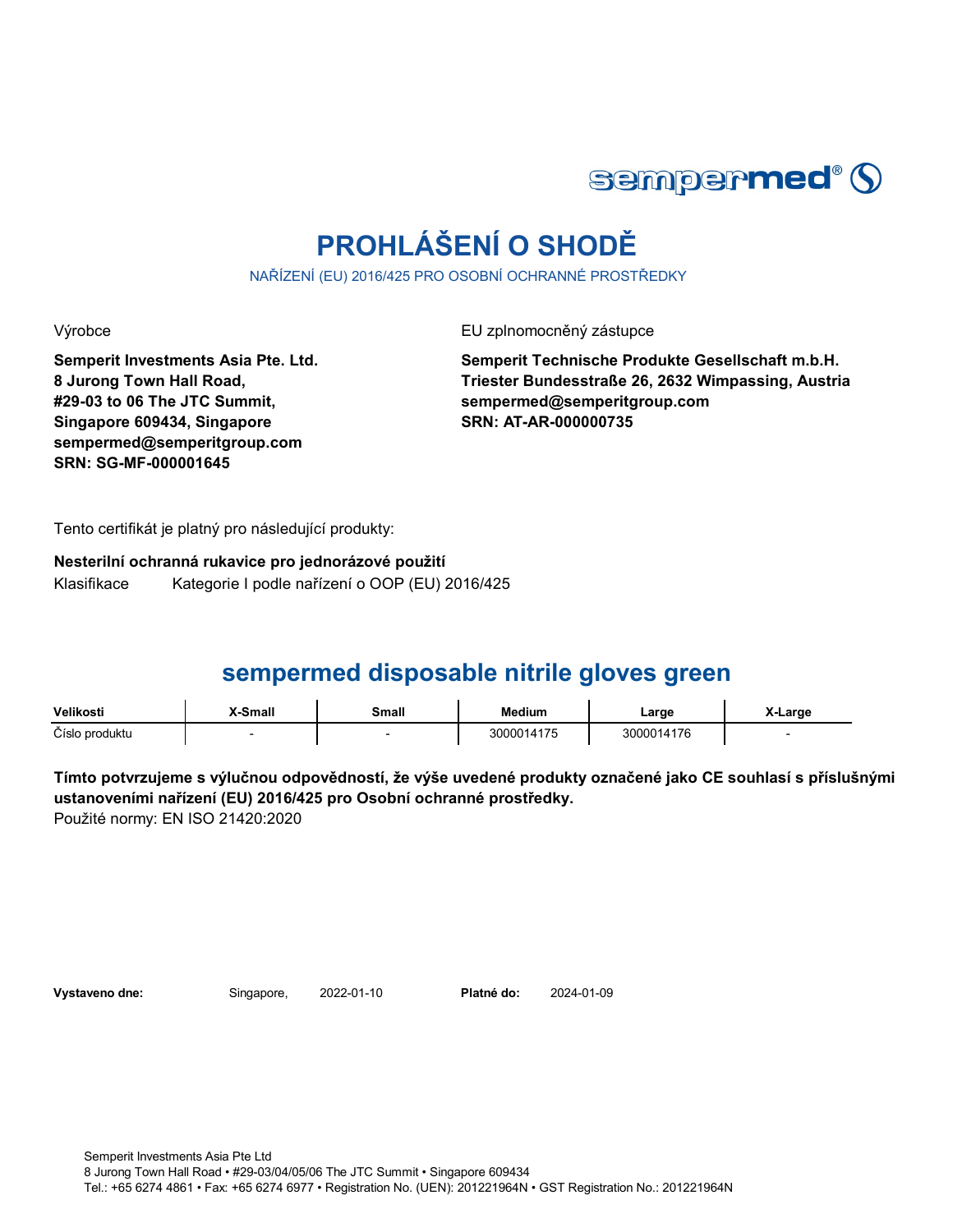

# **VYHLÁSENIE O ZHODE**

NARIADENIE (EÚ) 2016/425 O OSOBNÝCH OCHRANNÝCH PROSTRIEDKOCH

Výrobca Splnomocnenec pre EÚ

**Semperit Investments Asia Pte. Ltd. 8 Jurong Town Hall Road, #29-03 to 06 The JTC Summit, Singapore 609434, Singapore sempermed@semperitgroup.com SRN: SG-MF-000001645**

**Semperit Technische Produkte Gesellschaft m.b.H. Triester Bundesstraße 26, 2632 Wimpassing, Austria sempermed@semperitgroup.com SRN: AT-AR-000000735**

Tento certifikát je platný pre nasledujúce body:

**Nesterilné ochranné rukavice na jedno použitie**

Klasifikácia: Kategória I podľa Nariadenia o osobných ochranných pomôckach (EU) 2016/425

### **sempermed disposable nitrile gloves green**

| <b>Veľkosti</b> | X-Small | <b>Small</b> | Medium     | Large      | ∡-Large |
|-----------------|---------|--------------|------------|------------|---------|
| Výrobné čísla   |         |              | 3000014175 | 3000014176 |         |

**Týmto vo svojej výhradnej zodpovednosti potvrdzujeme, že výrobky označené symbolom CE sú v súlade so smerodajnými ustanoveniami Nariadenia (EÚ) 2016/425 o osobných ochranných prostriedkoch.**

Súvisiace normy: EN ISO 21420:2020

**Vyhotovené dňa:** Singapore, 2022-01-10

Platné do: 2024-01-09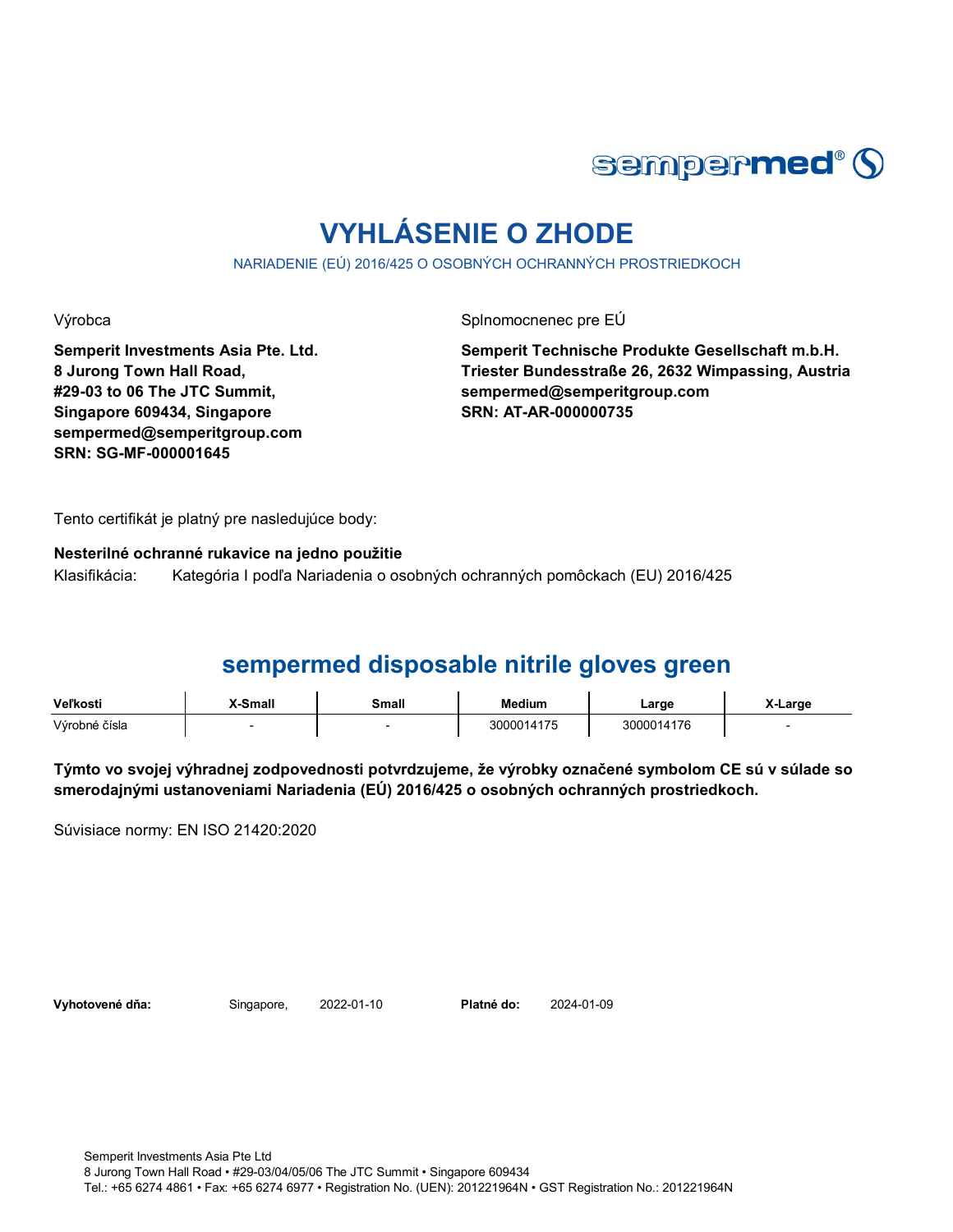

# **MEGFELELŐSÉGI NYILATKOZAT**

EGYÉNI VÉDŐESZKÖZÖKRŐL SZÓLÓ (EU) 2016/425 RENDELET

**Semperit Investments Asia Pte. Ltd. 8 Jurong Town Hall Road, #29-03 to 06 The JTC Summit, Singapore 609434, Singapore sempermed@semperitgroup.com SRN: SG-MF-000001645**

Gyártó EU-meghatalmazott

**Semperit Technische Produkte Gesellschaft m.b.H. Triester Bundesstraße 26, 2632 Wimpassing, Austria sempermed@semperitgroup.com SRN: AT-AR-000000735**

Ez a tanúsítvány a következő termékekre érvényes:

### **Egyszer használatos, nem steril védőkesztyű**

Osztályozás: I. kategória az egyéni védőeszközökről szóló (EU) 2016/425 rendelet szerint

### **sempermed disposable nitrile gloves green**

| <b>Méretek</b> | <b>.</b> Small | Small | <b>Medium</b> | ∟arge      | -Large |
|----------------|----------------|-------|---------------|------------|--------|
| Cikkszámok     |                |       | 3000014175    | 3000014176 |        |

**Ezennel kizárólagos felelősségünk mellett kijelentjük, hogy a fent említett CE jelzésű termékek megfelelnek az egyéni védőeszközökre irányuló 2016/425/EU rendelet vonatkozó előírásainak.** Alkalmazott szabványok: EN ISO 21420:2020

**Kelt :** Singapore, **Érvényes:**

2024-01-09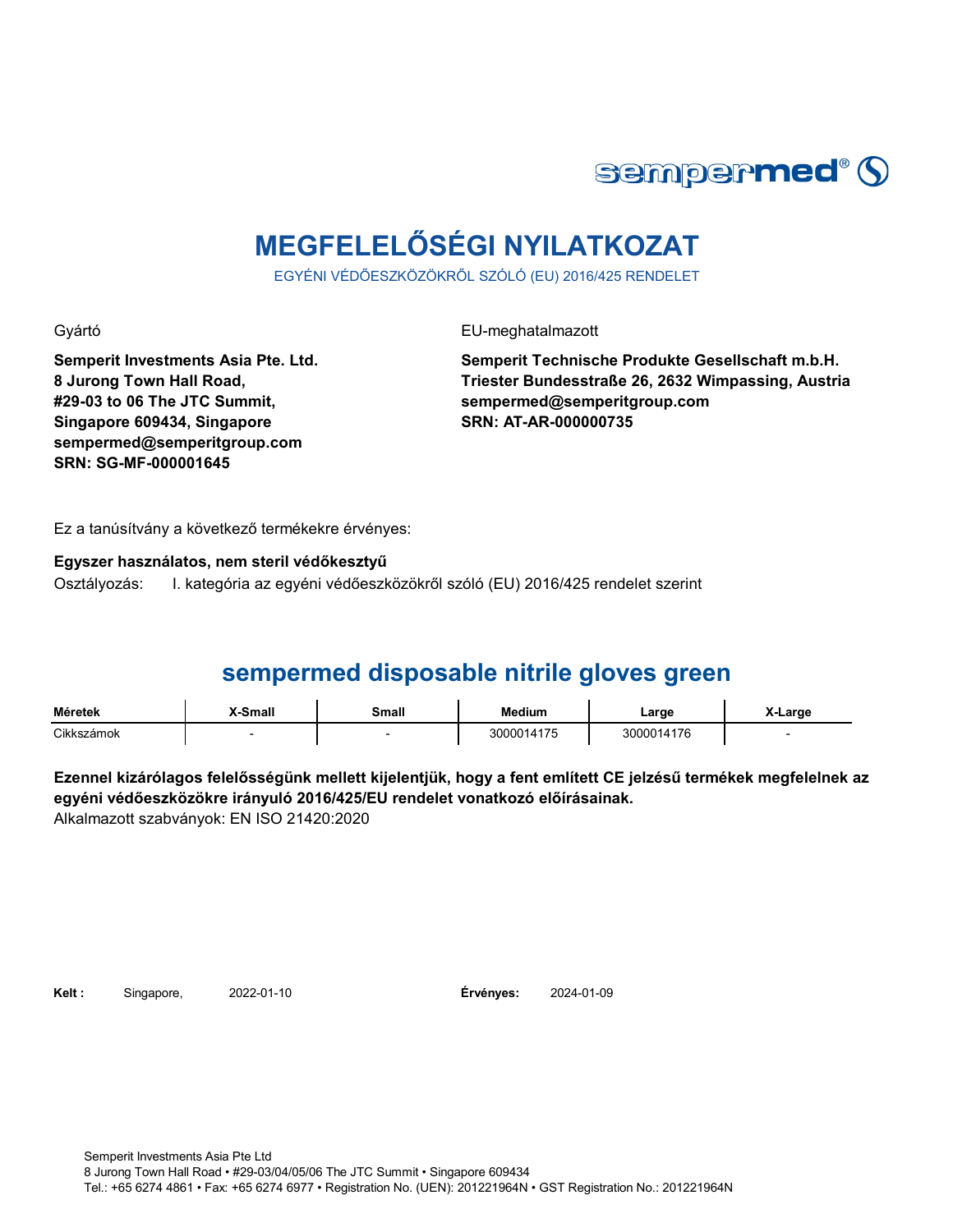

# **IZJAVA O SKLADNOSTI**

UREDBA (EU) 2016/425 ZA OSEBNO VAROVALNO OPREMO

**Semperit Investments Asia Pte. Ltd. 8 Jurong Town Hall Road, #29-03 to 06 The JTC Summit, Singapore 609434, Singapore sempermed@semperitgroup.com SRN: SG-MF-000001645**

Proizvajalec Pooblaščen zastopnik EU

**Semperit Technische Produkte Gesellschaft m.b.H. Triester Bundesstraße 26, 2632 Wimpassing, Austria sempermed@semperitgroup.com SRN: AT-AR-000000735**

To potrdilo velja za naslednje izdelke:

**Nesterilne zaščitne rokavice za enkratno uporabo** Klasifikacija: Kategorija I v skladu z Uredbo OVO (EU) 2016/425

## **sempermed disposable nitrile gloves green**

| Velikosti         | <b>X-Small</b> | Small | Medium     | ∟arge      | ∡-Large |
|-------------------|----------------|-------|------------|------------|---------|
| Številke izdelkov |                |       | 3000014175 | 3000014176 |         |

**S to izključno odgovornostjo izjavljamo, da so zgoraj navedeni izdelki z oznako CE v skladu z bistvenimi zahtevami Uredbe (EU) 2016/425 za osebno varovalno opremo.**

Uporabljeni standardi: EN ISO 21420:2020

**Izdano dne:** Singapore, **Veljavno do:** 2022-01-10 2024-01-09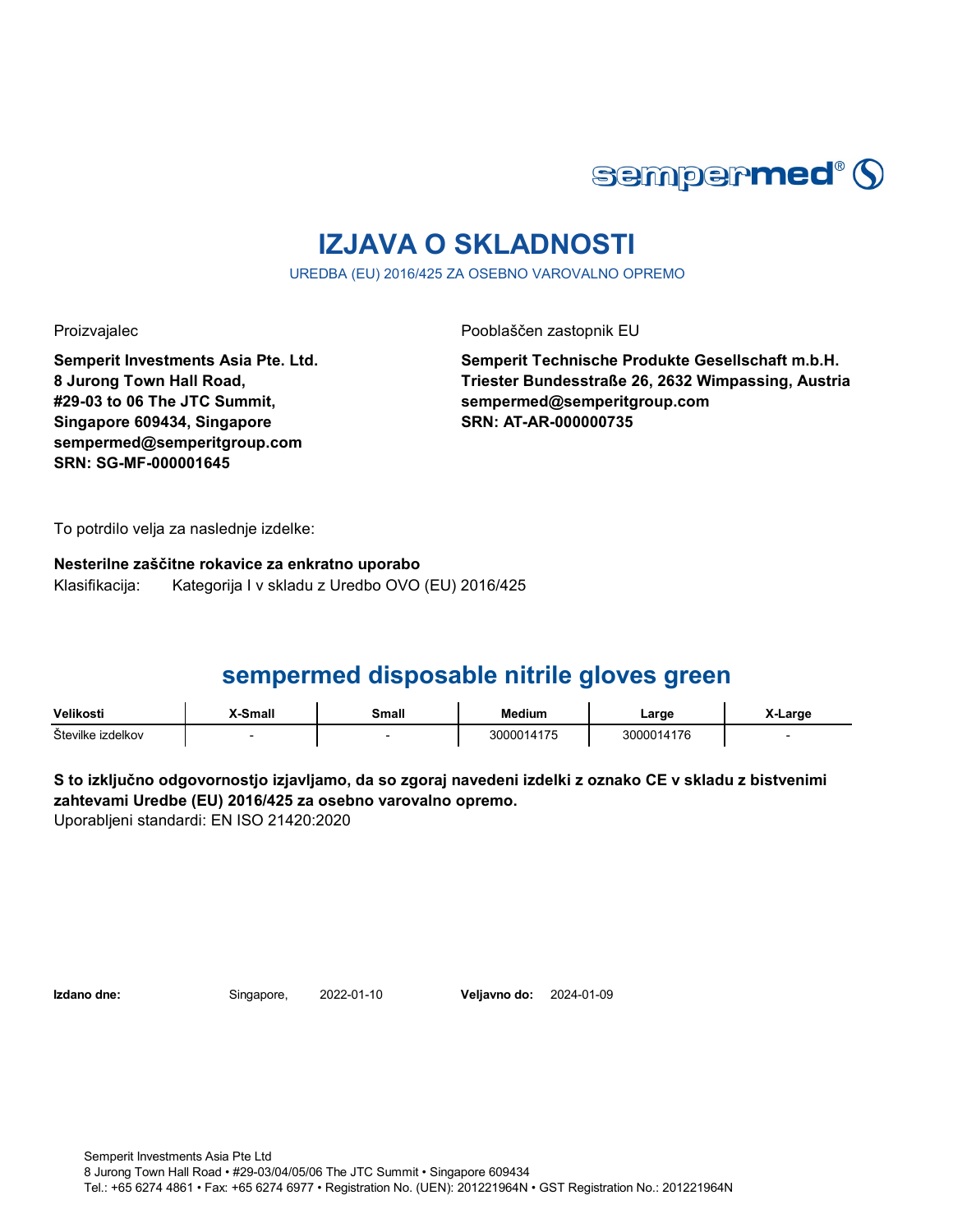

# **IZJAVA O SUKLADNOSTI**

UREDBA (EU) 2016/425 O OSOBNOJ ZAŠTITNOJ OPREMI

**Semperit Investments Asia Pte. Ltd. 8 Jurong Town Hall Road, #29-03 to 06 The JTC Summit, Singapore 609434, Singapore sempermed@semperitgroup.com SRN: SG-MF-000001645**

Proizvođač Ovlašteni predstavnik u EU

**Semperit Technische Produkte Gesellschaft m.b.H. Triester Bundesstraße 26, 2632 Wimpassing, Austria sempermed@semperitgroup.com SRN: AT-AR-000000735**

Ovaj certifikat vrijedi za sljedeće proizvode:

**Nesterilne zaštitne rukavice za jednokratnu uporabu** Klasifikacija: Kategorija I. prema Uredbi o osobnoj zaštitnoj opremi (EU) 2016/425

### **sempermed disposable nitrile gloves green**

| Veličine    | <b>K-Small</b> | Small | <b>Medium</b> | ∟arɑe      | _arɑe |
|-------------|----------------|-------|---------------|------------|-------|
| Br. artikla |                |       | 3000014175    | 3000014176 |       |

**Ovim putem izjavljujemo pod punom odgovornošću da su prethodno navedeni proizvodi s CE oznakom sukladni s mjerodavnim odredbama Uredbe (EU) 2016/425 o osobnoj zaštitnoj opremi.** Primijenjene norme: EN ISO 21420:2020

**Izdano dana:** Singapore, 2022-01-10

**Vrijedi do:** 2024-01-09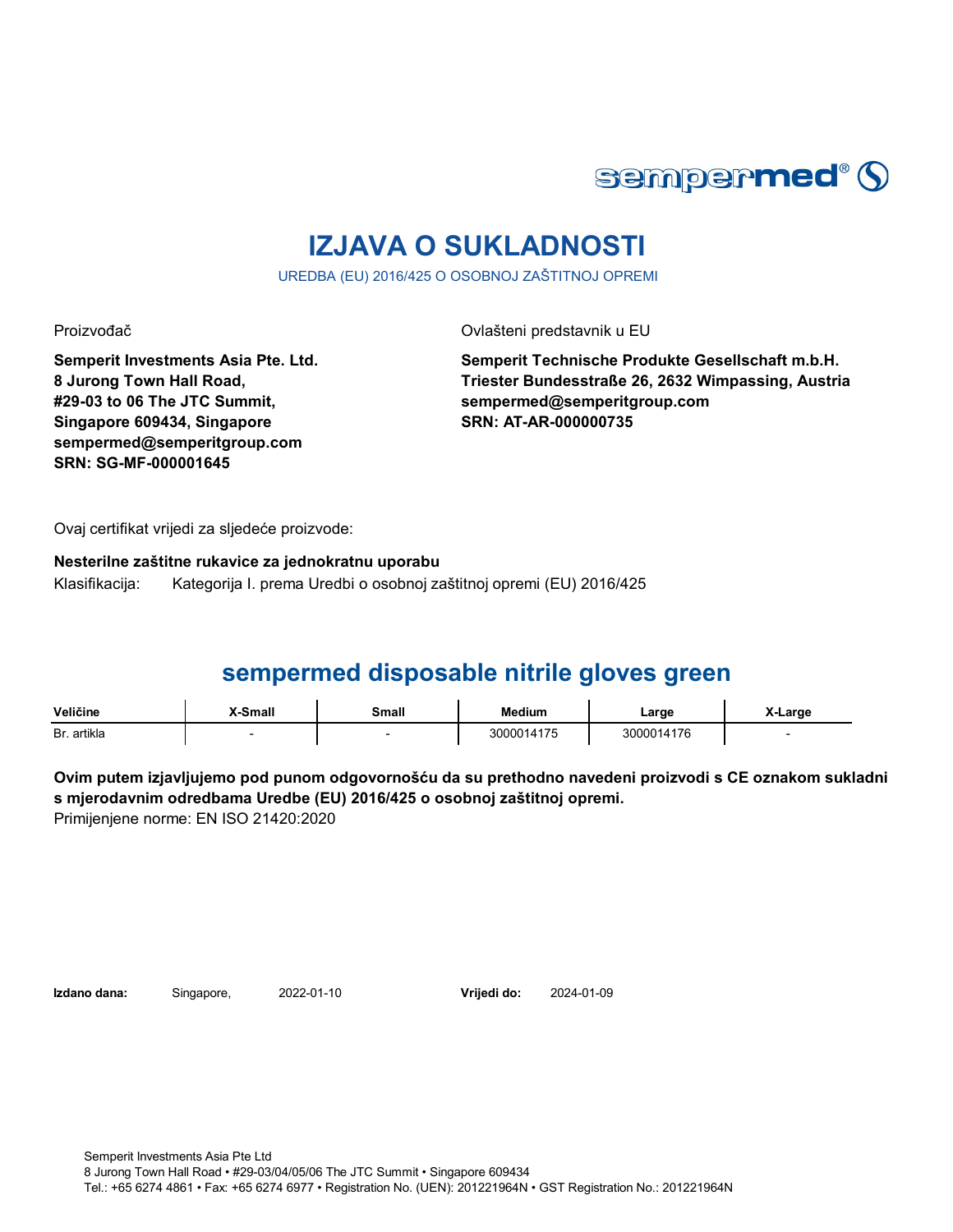

# **DEKLARACJA ZGODNOŚCI**

ROZPORZĄDZENIE W SPRAWIE ŚRODKÓW OCHRONY INDYWIDUALNEJ (UE) 2016/425

Producent **Autoryzowany przedstawiciel w UE** 

**Semperit Investments Asia Pte. Ltd. 8 Jurong Town Hall Road, #29-03 to 06 The JTC Summit, Singapore 609434, Singapore sempermed@semperitgroup.com SRN: SG-MF-000001645**

**Semperit Technische Produkte Gesellschaft m.b.H. Triester Bundesstraße 26, 2632 Wimpassing, Austria sempermed@semperitgroup.com SRN: AT-AR-000000735**

Niniejszy certyfikat obowiązuje w odniesieniu do następującego produktu:

**Niesterylne rękawice ochronne jednorazowego użytku**

Klasyfikacja: Kategoria I zgodnie z rozporządzeniem (UE) 2016/425 w sprawie środków ochrony indywidualnej

## **sempermed disposable nitrile gloves green**

| Rozmiarv         | X-Small | Small | <b>Medium</b> | Large      | X-Large |
|------------------|---------|-------|---------------|------------|---------|
| Numery artykułów |         |       | 3000014175    | 3000014176 |         |

**Na własną odpowiedzialność oświadczamy niniejszym, że opisany powyżej produkt z oznakowaniem CE jest zgodny z obowiązującymi przepisami rozporządzenia (UE) 2016/425 w sprawie środków ochrony indywidualnej.**

Zastosowane normy: EN ISO 21420:2020

**Data wydania:** Singapore, **Data ważności:** 2022-01-10 2024-01-09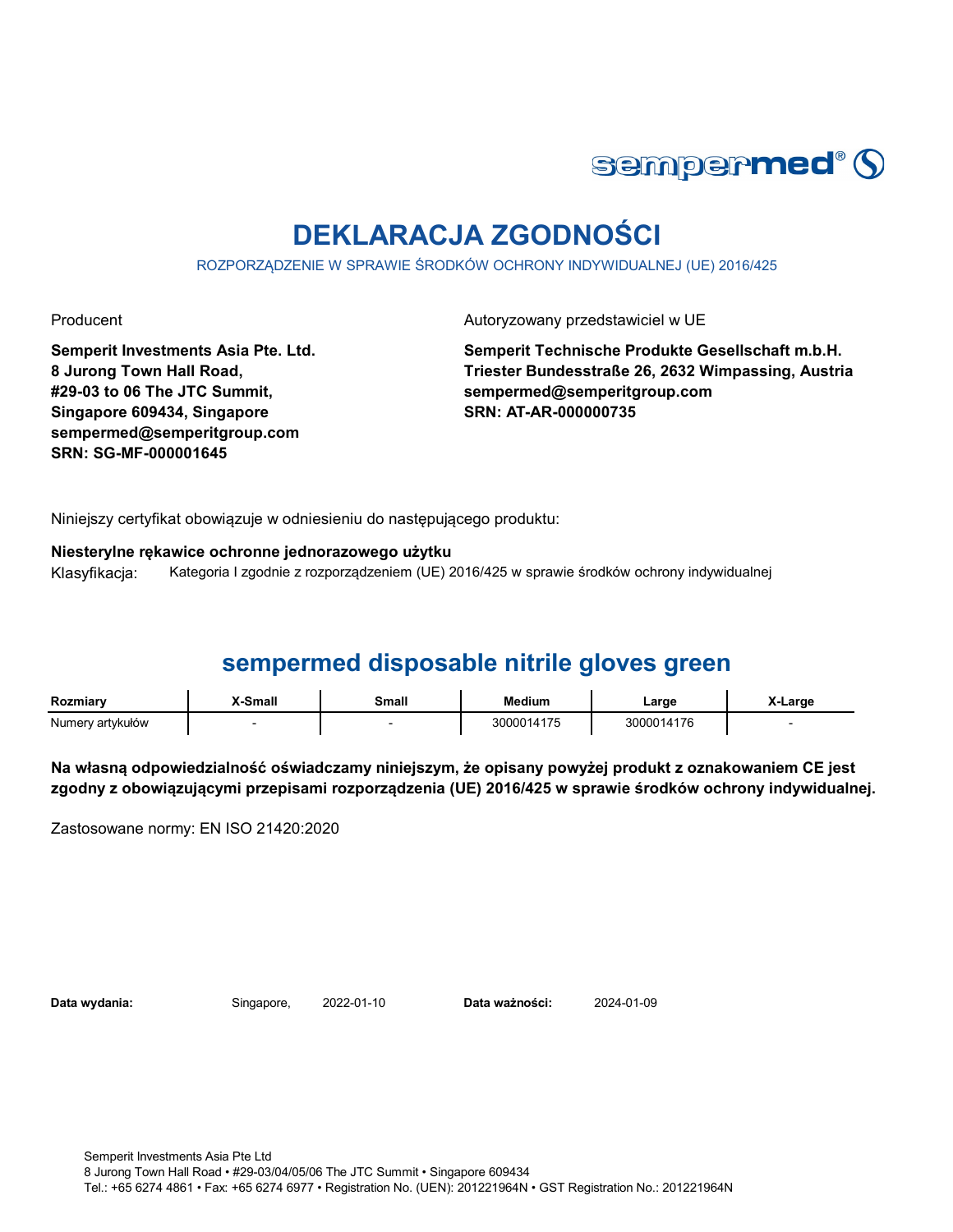

# **DECLARAȚIE DE CONFORMITATE**

REGULAMENTULUI (EU) 2016/425 PENTRU ECHIPAMENTUL PERSONAL DE PROTECȚIE

**Semperit Investments Asia Pte. Ltd. 8 Jurong Town Hall Road, #29-03 to 06 The JTC Summit, Singapore 609434, Singapore sempermed@semperitgroup.com SRN: SG-MF-000001645**

Producător Persoană împuternicită EU

**Semperit Technische Produkte Gesellschaft m.b.H. Triester Bundesstraße 26, 2632 Wimpassing, Austria sempermed@semperitgroup.com SRN: AT-AR-000000735**

Acest certificat este valabil pentru următoarele produse:

**Mânușă de protecție nesterilă de unică folosință** clasificare: Categoria I conform ordonanței EPP (EU) 2016/425

## **sempermed disposable nitrile gloves green**

| $\sim$ $\sim$<br>mārimi   | Small | `mali | Medium                       | ∟arge          | .arge<br>__ |
|---------------------------|-------|-------|------------------------------|----------------|-------------|
| Numerele .<br>de articole |       |       | $\rightarrow$<br>.<br>$\sim$ | 117G<br>$\sim$ |             |

**Prin prezenta confirmăm preluând toată responsabilitatea că produsele marcate CE indicate mai sus corespund cerințelor de bază (EU) 2016/425 pentru echipamente personale de protecție.** Normele aplicate: EN ISO 21420:2020

**Eliberat la data de:** Singapore, 2022-01-10

Valabil până în: 2024-01-09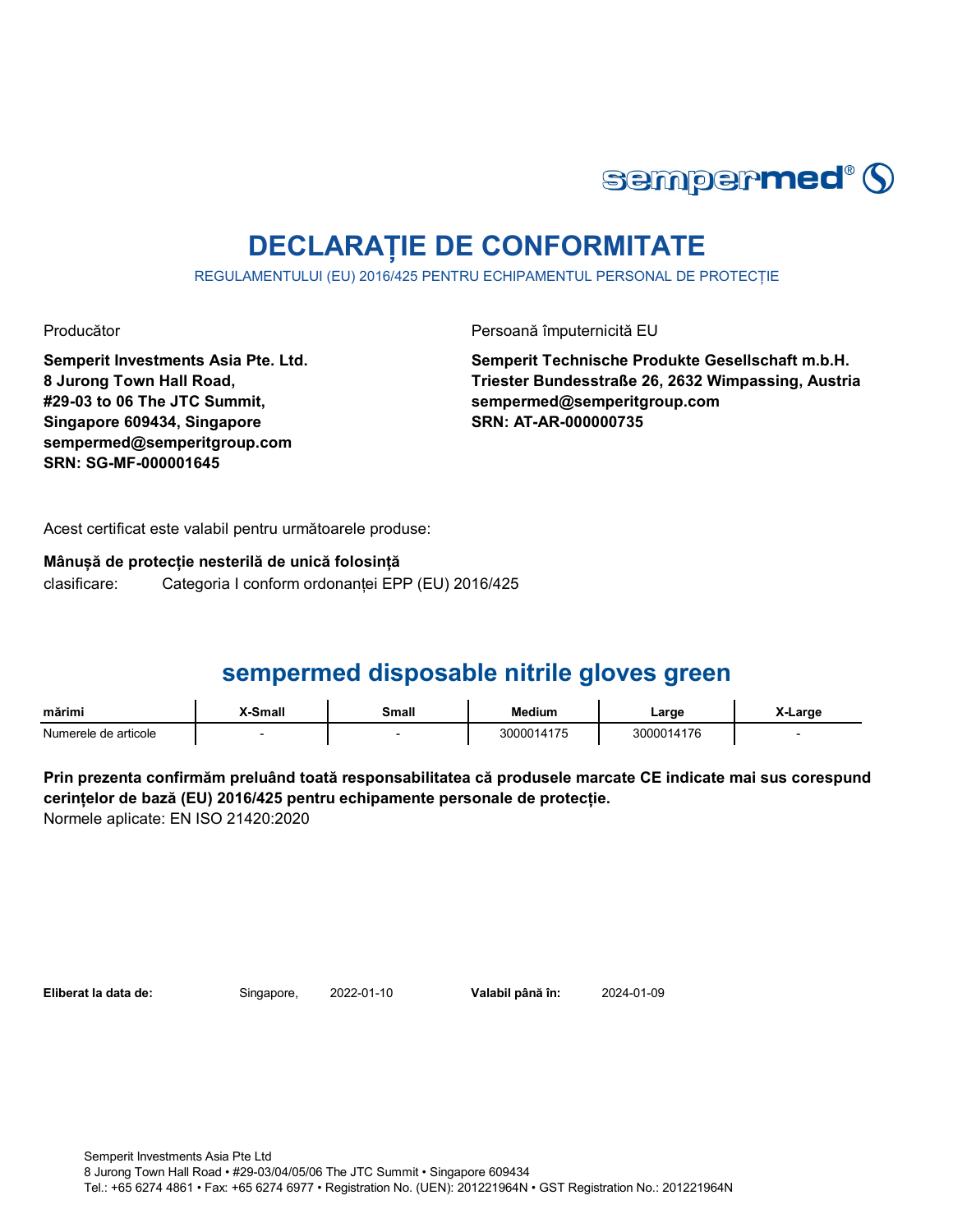

# **ΔΗΛΩΣΗ ΣΥΜΜΟΡΦΩΣΗΣ**

ΚΑΝΟΝΙΣΜΟΣ (ΕΕ) 2016/425 ΠΕΡΙ ΜΕΣΩΝ ΑΤΟΜΙΚΗΣ ΠΡΟΣΤΑΣΙΑΣ

**Semperit Investments Asia Pte. Ltd. 8 Jurong Town Hall Road, #29-03 to 06 The JTC Summit, Singapore 609434, Singapore sempermed@semperitgroup.com SRN: SG-MF-000001645**

Κατασκευαστής Γεριοδοτημένος αντιπρόσωπος στην ΕΕ

**Semperit Technische Produkte Gesellschaft m.b.H. Triester Bundesstraße 26, 2632 Wimpassing, Austria sempermed@semperitgroup.com SRN: AT-AR-000000735**

Το παρόν πιστοποιητικό ισχύει για τα ακόλουθα προϊόντα:

### **Μη αποστειρωμένο προστατευτικό γάντι μιας χρήσης** Ταξινόμηση: Κατηγορία I σύμφωνα με τον Κανονισμό (ΕΕ) 2016/425 περί ΜΑΠ

# **sempermed disposable nitrile gloves green**

| Μενέθη            | <b>X-Small</b> | Small | <b>Medium</b> | ∟arge      | X-Large |
|-------------------|----------------|-------|---------------|------------|---------|
| Αριθμοί προϊόντος |                |       | 3000014175    | 3000014176 |         |

**Δια του παρόντος βεβαιώνουμε υπεύθυνα ότι τα ανωτέρω προϊόντα με σήμανση CE ικανοποιούν τις εφαρμοστέες διατάξεις του Κανονισμού (ΕΕ) 2016/425 περί μέσων ατομικής προστασίας.** Εφαρμοζόμενα πρότυπα: EN ISO 21420:2020

**Εκδόθηκε:** Singapore, 2022-01-10

Ισχύει έως: 2024-01-09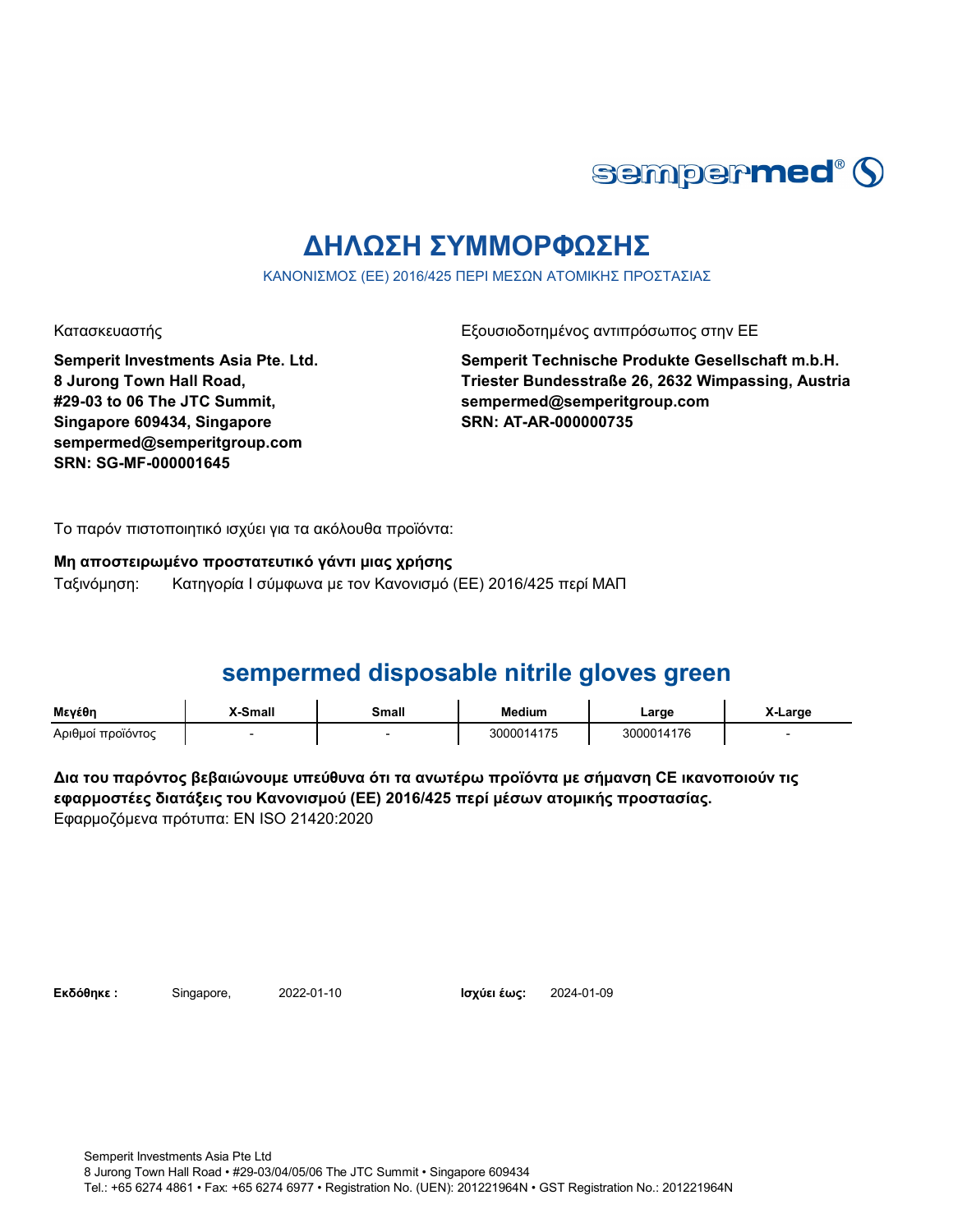

# **ДЕКЛАРАЦИЯ ЗА СЪВМЕСТИМОСТ НА**

РЕГЛАМЕНТ (EU) 2016/425 ЗА ЛИЧНИТЕ ПРЕДПАЗНИ СРЕДСТВА

Производител Упълномощен представител в ЕС

**Semperit Investments Asia Pte. Ltd. 8 Jurong Town Hall Road, #29-03 to 06 The JTC Summit, Singapore 609434, Singapore sempermed@semperitgroup.com SRN: SG-MF-000001645**

**Semperit Technische Produkte Gesellschaft m.b.H. Triester Bundesstraße 26, 2632 Wimpassing, Austria sempermed@semperitgroup.com SRN: AT-AR-000000735**

Настоящият сертификат важи за следните продукти:

**Нестерилна предпазна ръкавица за еднократна употреба** Класификация: Категория I съгл. Регламент за ЛПС (EU) 2016/425

# **sempermed disposable nitrile gloves green**

| Размери                 | -Small | Small | `າdium | Large      | Large |
|-------------------------|--------|-------|--------|------------|-------|
| на артикулите<br>Номера |        |       | 14     | 3000014176 |       |

**С настоящето потвърждаваме при самостоятелна отговорност, че горепосочените продукти с маркировка СЕ съответстват на съществените разпоредби на Регламент (EU) 2016/425 за личните предпазни средства.**

Приложими норми: EN ISO 21420:2020

**Издадено на:** Singapore, **Важи до:**

2024-01-09